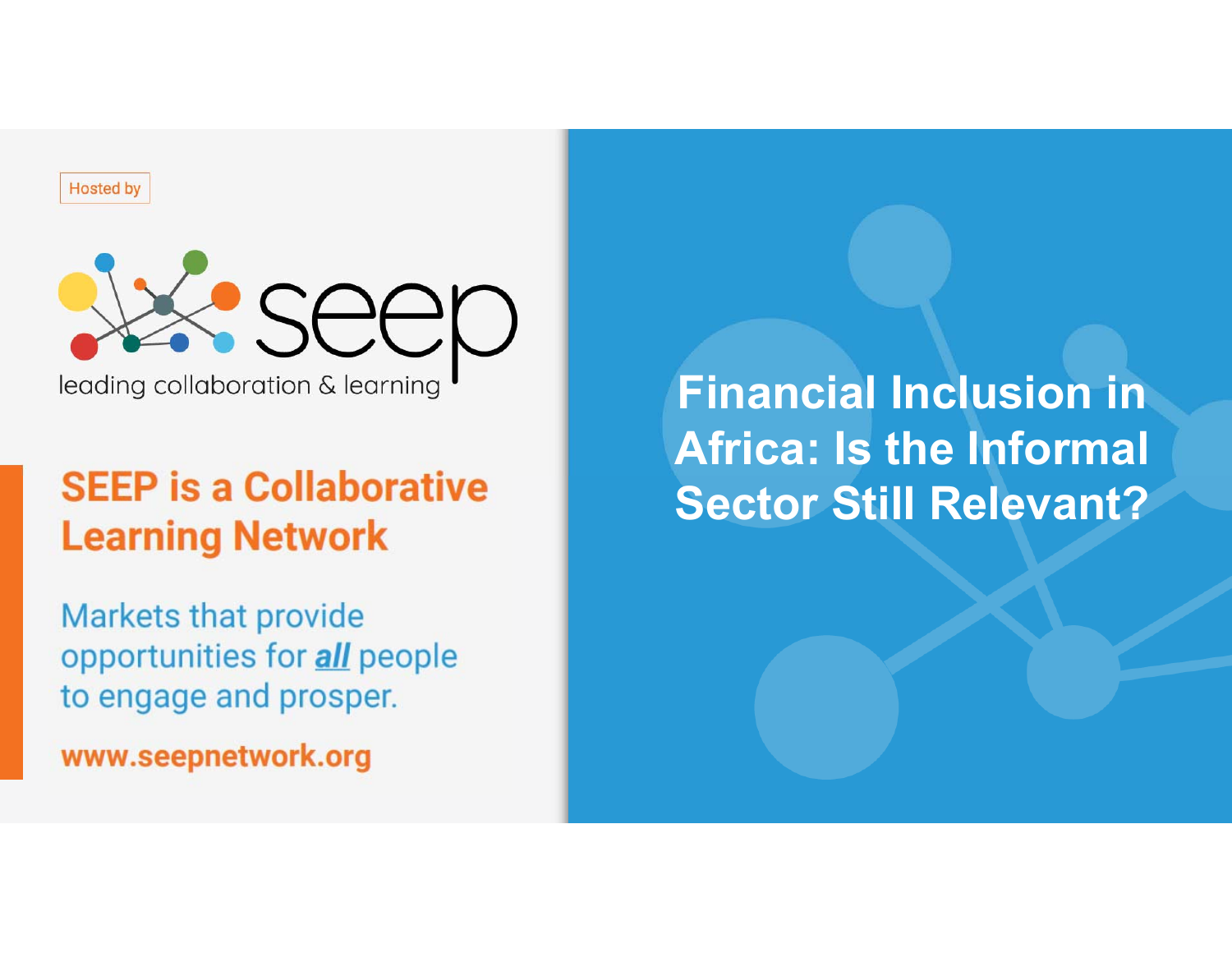

#### **Financial Inclusion in Africa: Is the Informal Sector Still Relevant?**

#### October 2, 2019 | 9:30-10:30 am EDT



**Diana Dezso**Itad



**Sukhwinder Arora** Savings at the Frontier/ OPM Associate



**Hanna Laufer** Oxford Policy Management

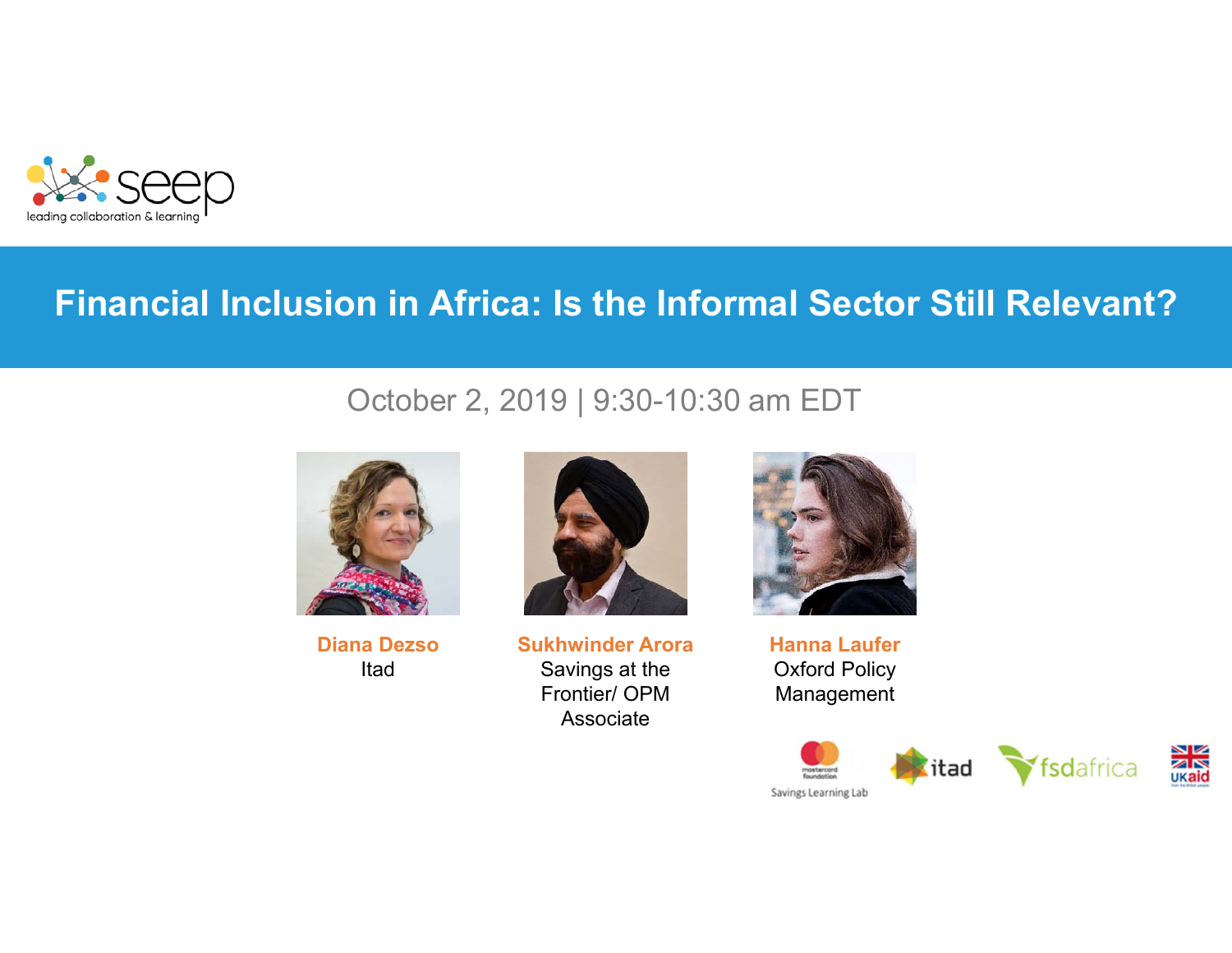## **Objectives of this webinar**



- $\bullet$  Share insights from research and programme implementation of the Savings at the Frontier (SatF) programme
- • Take a closer look at informal savings mechanisms and their relevance and role in SatF programme countries
- $\bullet$  Explore a more granular approach to understanding access and use of formal and informal financial services, typologies of informal savings mechanisms, and dimensions of financial inclusion
- • Suggest some considerations for financial services providers (FSPs), sector stakeholders, regulators and policy makers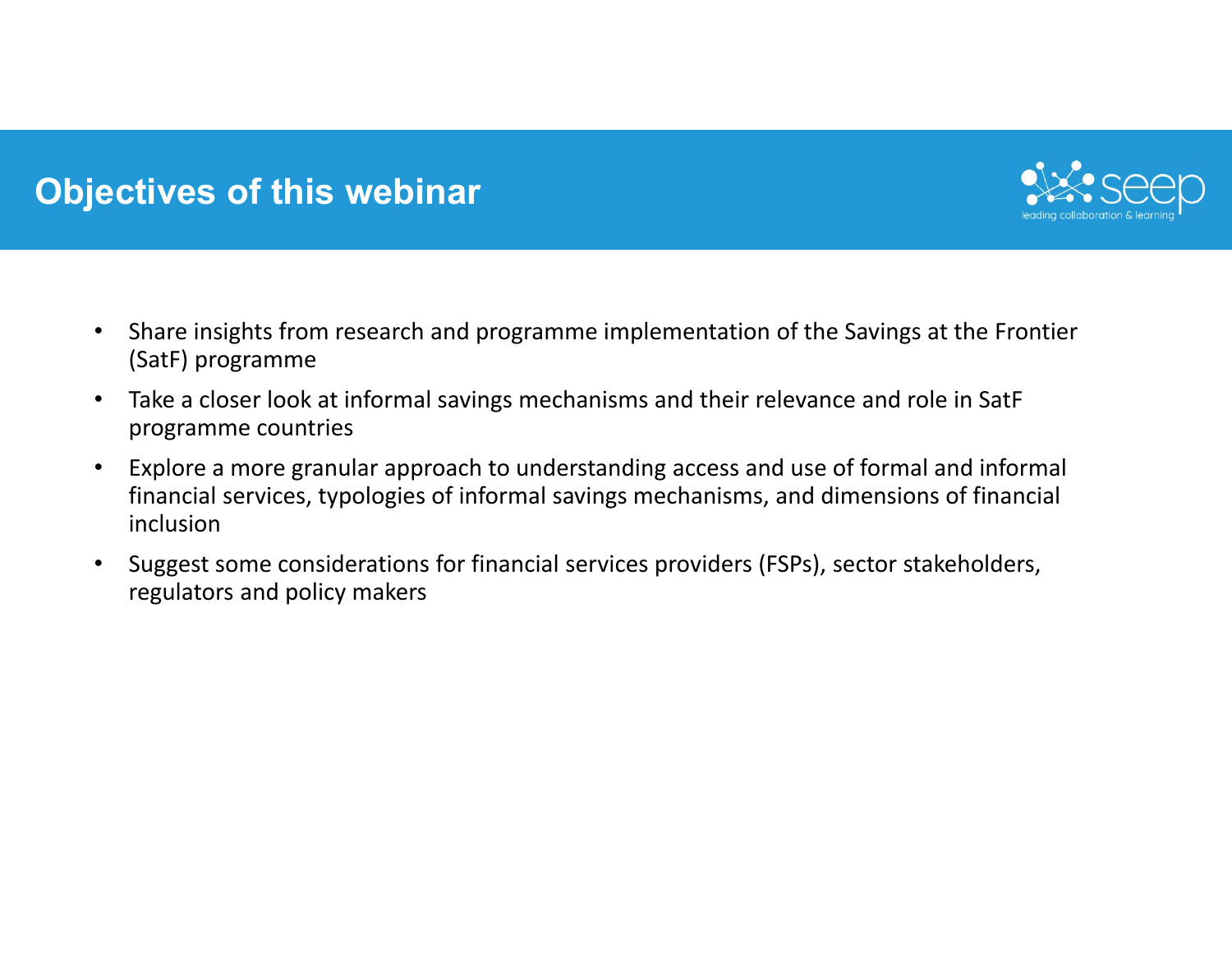#### **Table of Contents**



- **1. Story I:** Growth of informal finance, and relationships with formal finance
- **2. Story II:** Growth of digital nomads
- 3. Considerations for FSP partners
- 4. Considerations for sector stakeholders
- 5. About Savings at the Frontier programme

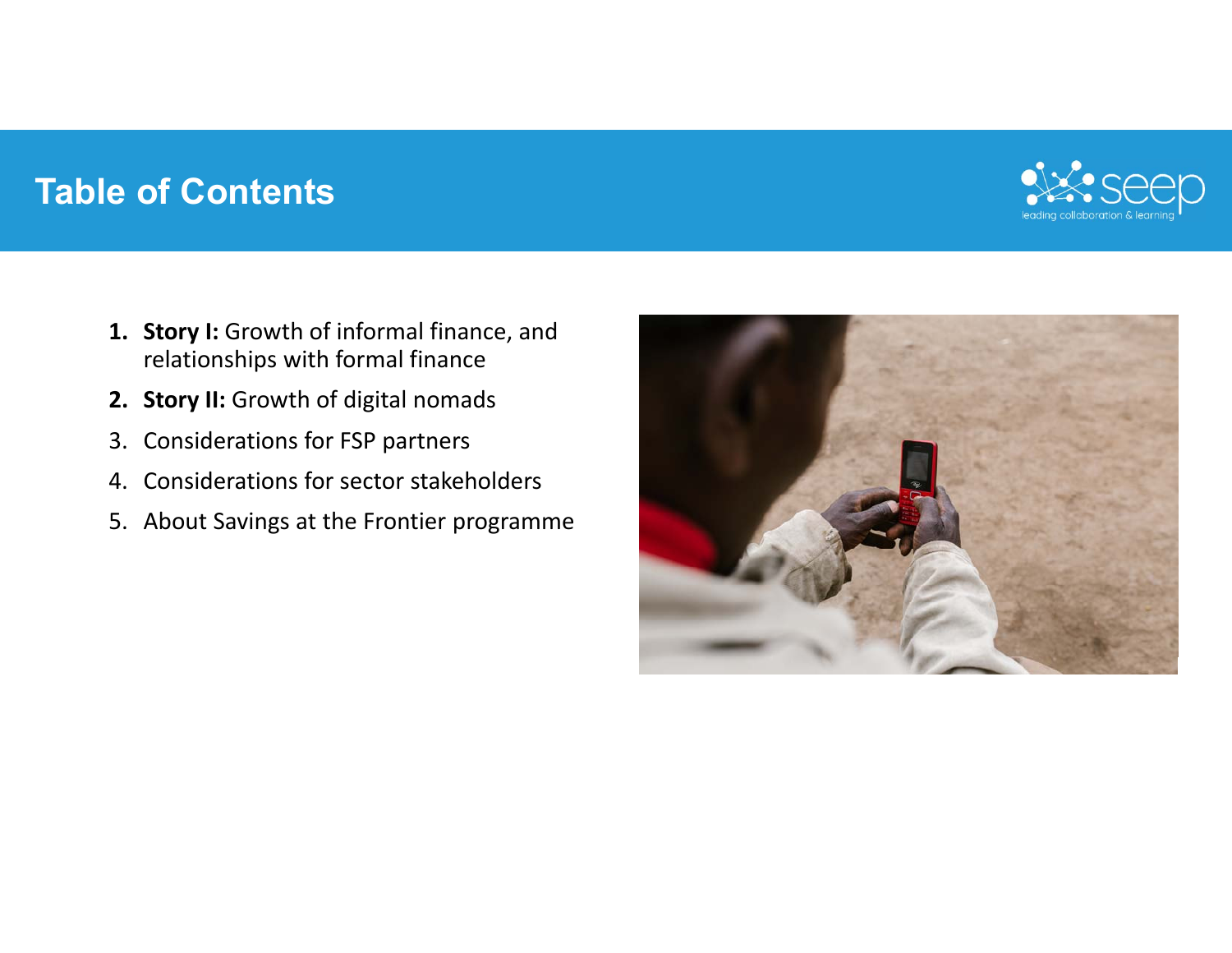

#### **Terminology**

- $\bullet$  **Informal savings mechanisms (ISMs)** are a set of ways in which groups of people save money together or as individuals:
	- • Some are facilitated by external individuals/organisations but a much larger proportion are self-organized
	- $\bullet$ In some ISMs, savings accumulate over a cycle to be shared-out at completion and this often repeats multiple times
	- $\bullet$  Others roll up saved capital but periodically make distributions from investment returns while some models do this in a circular, not accumulating manner.
	- $\bullet$  ISMs come with a huge variety of names and formats but all build on two key principles of small-balance saving:
		- • *larger sums of money work better than multiple small amounts deployed on their own and*
		- $\bullet$ *peer encouragement strengthens the discipline to save.*
- •**Formal Financial Institutions and Financial Services Providers**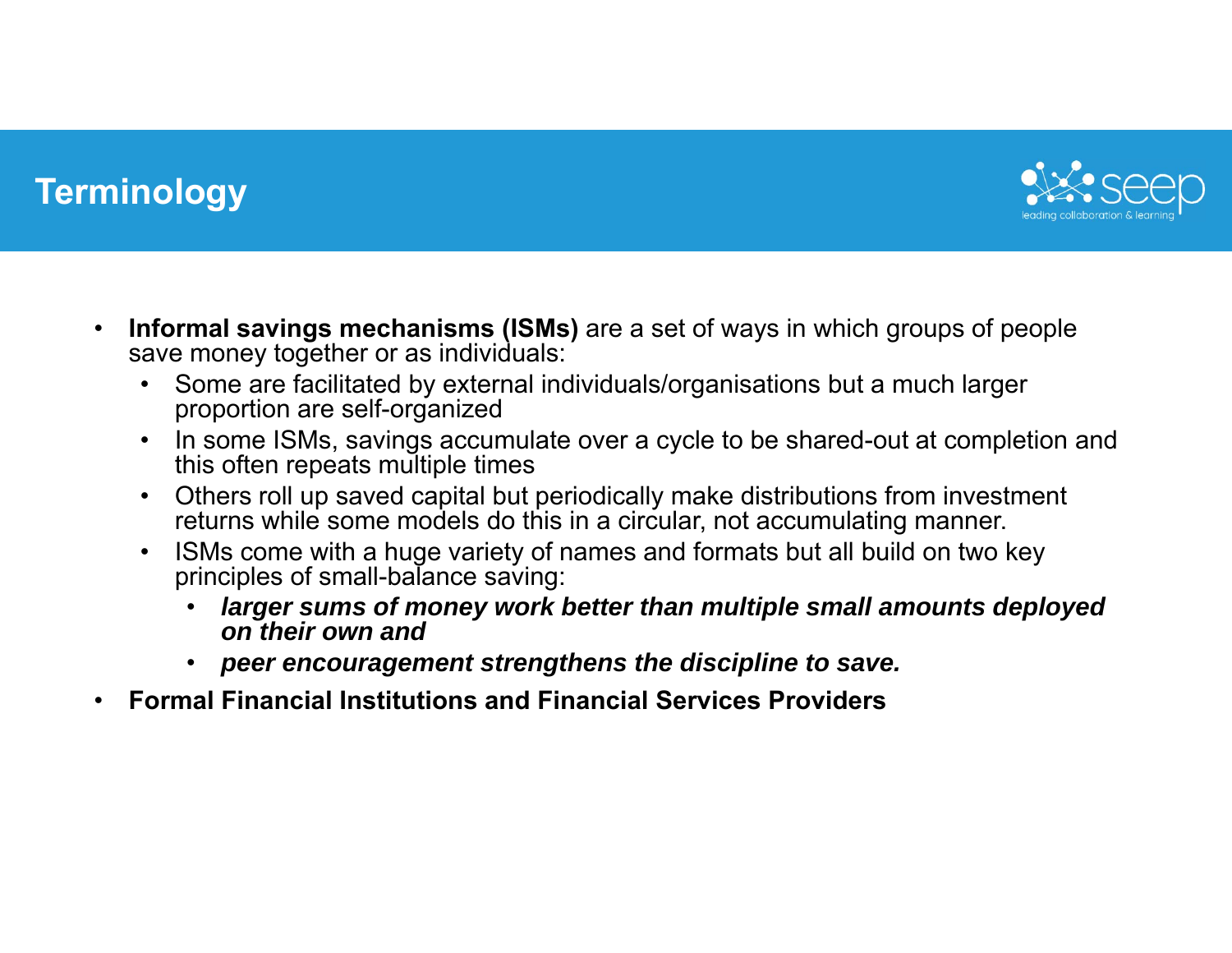# **Secondary data analysis**



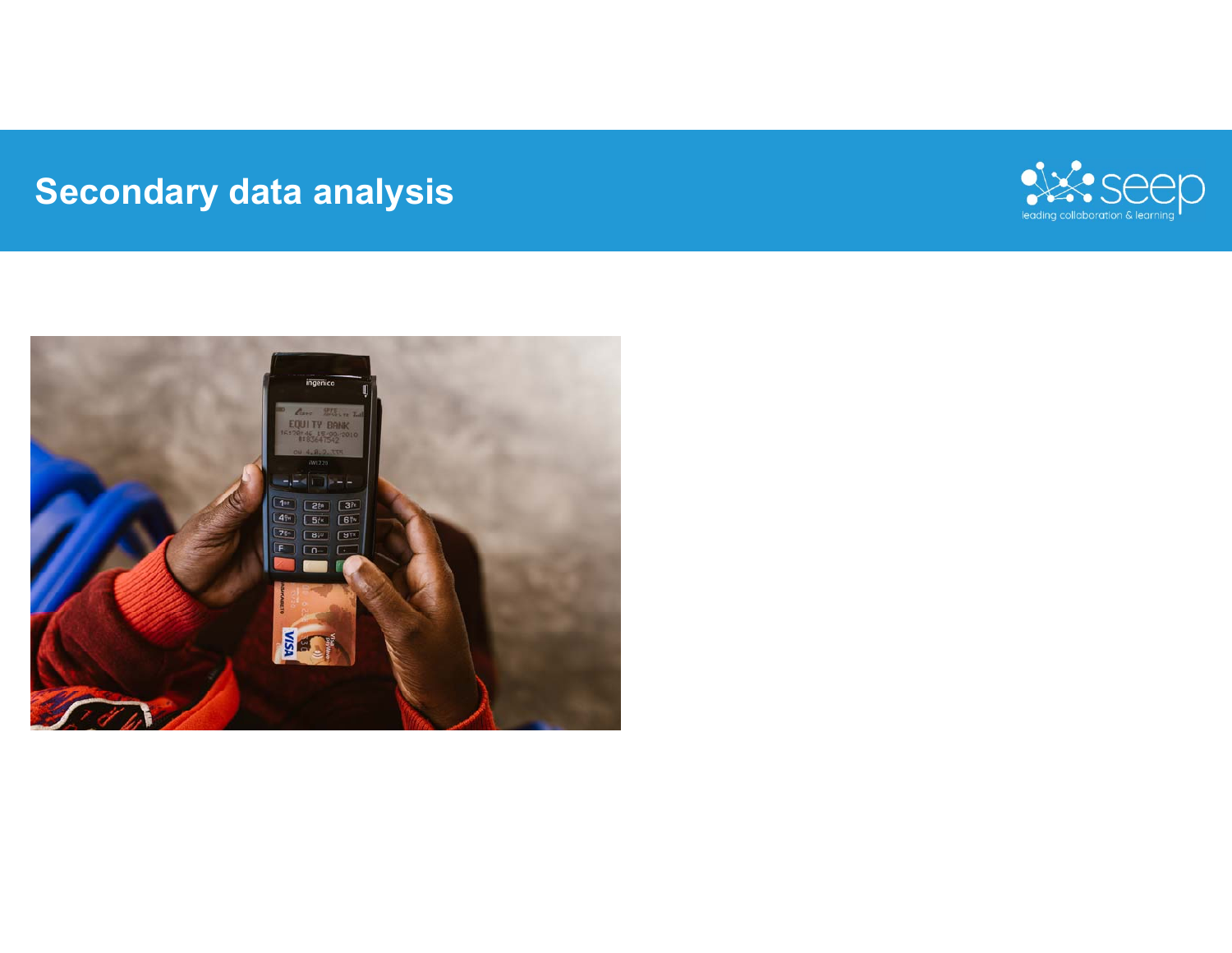## **Story 1: Growth of informal finance, and relationships with formal finance**



#### **Use of formal financial services**

| Category                                    | <b>Ghana</b> |      | <b>Tanzania</b> |      | <b>Zambia</b> |      | <b>Total</b> |      |
|---------------------------------------------|--------------|------|-----------------|------|---------------|------|--------------|------|
| Findex Microdata (Analysis<br>by SatF team) | 2011         | 2017 | 2011            | 2017 | 2011          | 2017 | 2011         | 2017 |
| Overall reach of<br>formal                  | 34%          | 72%  | 34%             | 61%  | 23%           | 61%  | 32%          | 64%  |
| FFI account only                            | 18%          | 11%  | 2%              | 3%   | 5%            | 8%   | 7%           | 6%   |
| FFI account +<br>mobile/card                | 12%          | 31%  | 15%             | 18%  | 16%           | 28%  | 14%          | 23%  |
| Digital but no FFI<br>account               | 4%           | 30%  | 17%             | 40%  | 2%            | 25%  | 11%          | 35%  |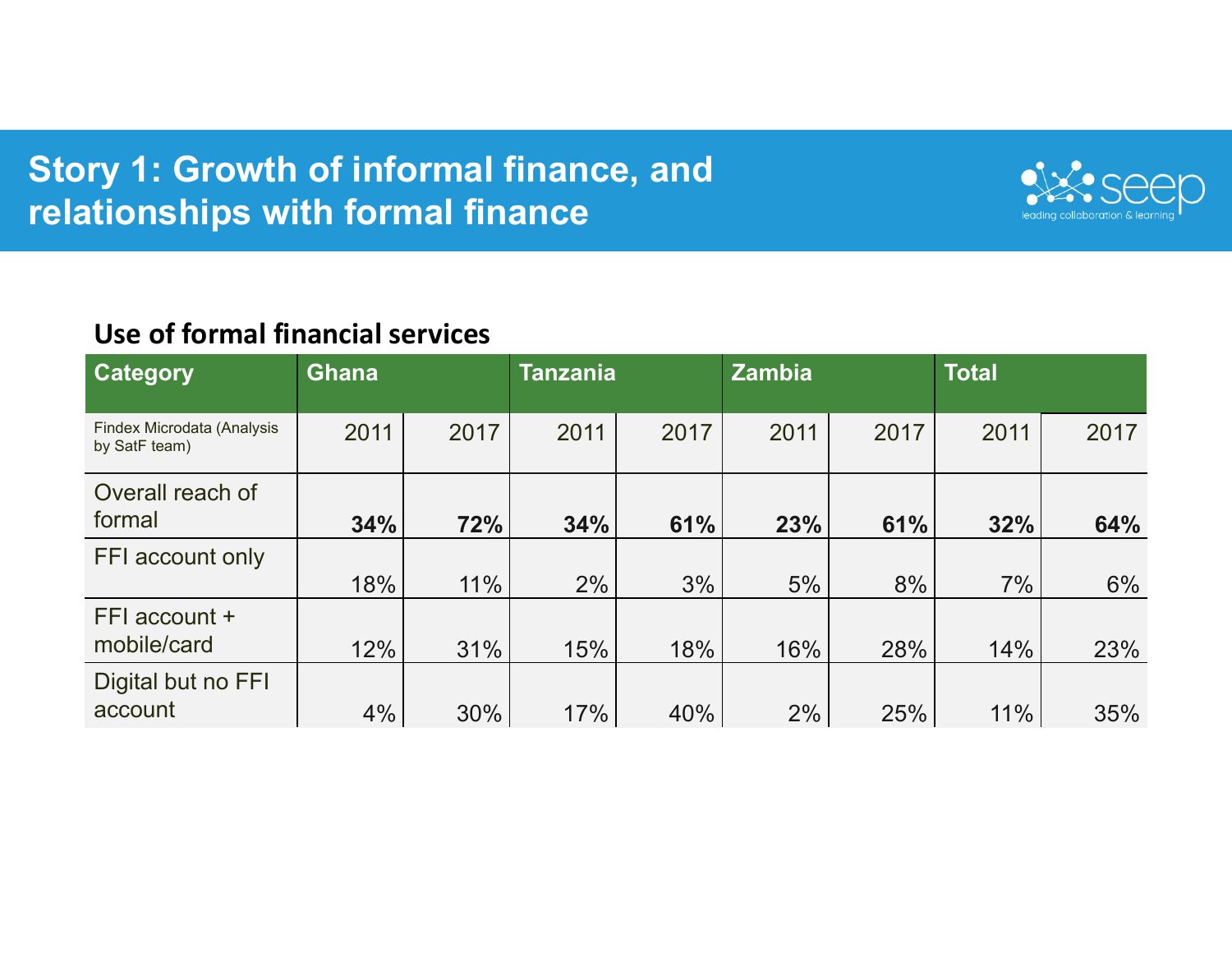## **Story 1: Growth of informal finance, and relationships with formal finance**



#### **Use of formal and informal financial services**

| Category                                    | <b>Ghana</b> |      | Tanzania |      | <b>Zambia</b> |      | <b>Total</b> |      |
|---------------------------------------------|--------------|------|----------|------|---------------|------|--------------|------|
| Findex Microdata (Analysis<br>by SatF team) | 2011         | 2017 | 2011     | 2017 | 2011          | 2017 | 2011         | 2017 |
| Informal (with/                             |              |      |          |      |               |      |              |      |
| without formal)                             | 10%          | 19%  | 8%       | 18%  | 7%            | 24%  | 8%           | 19%  |
| Overlap formal and                          |              |      |          |      |               |      |              |      |
| <b>ISM</b>                                  | 6%           | 17%  | 6%       | 14%  | 2%            | 20%  | 5%           | 16%  |
| <b>ISM only</b>                             | 4%           | 2%   | 2%       | 4%   | 5%            | 4%   | 3%           | 3%   |

#### **Residual exclusion**

| <b>Category</b> | <b>Ghana</b> |     | <b>Tanzania</b> |     | <b>Zambia</b> |     | Total |     |
|-----------------|--------------|-----|-----------------|-----|---------------|-----|-------|-----|
| Nothing outside |              |     |                 |     |               |     |       |     |
| cash/home       | 62%          | 26% | 64%             | 35% | 72%           | 35% | 65%   | 33% |

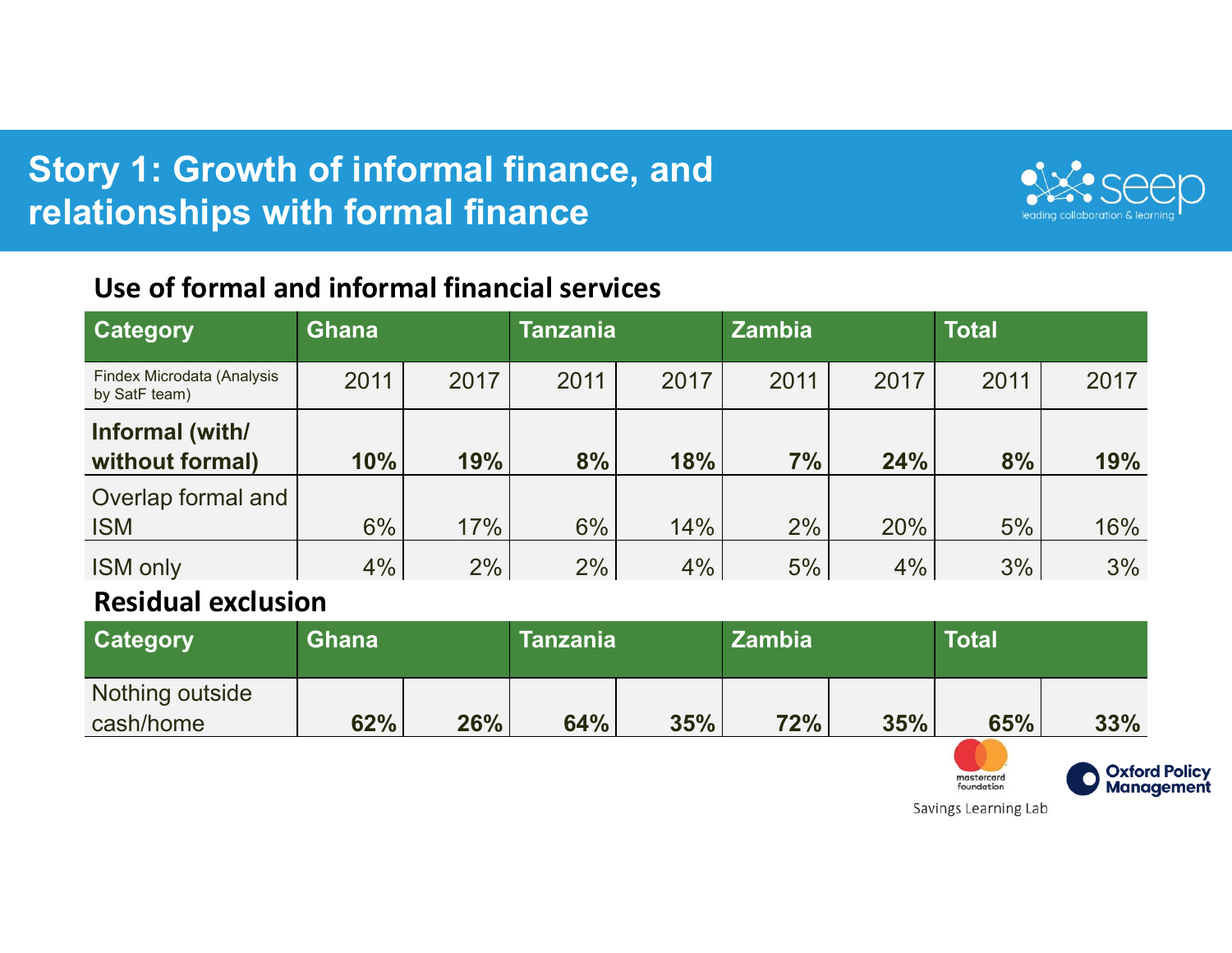## **Key takeaways from Ghana, Tanzania and Zambia**



- $\bullet$  During 2011‐17, customers using a Formal Financial Institutions account doubled 32% to 64% (including mobile money);
- • During 2011‐17, adult population using ISMs expanded from 8% to 19% i.e. 7.3 million additional savers started using ISMs;
- • Most of this rapid expansion came from those using both ISMs and FSP accounts (up 5% to 16%);
- $\bullet$  Percentage of the population
	- •*using only ISMs* remained constant at 3 percent
	- $\bullet$ *using only FSPs* slightly decreased (down 7% to 6%)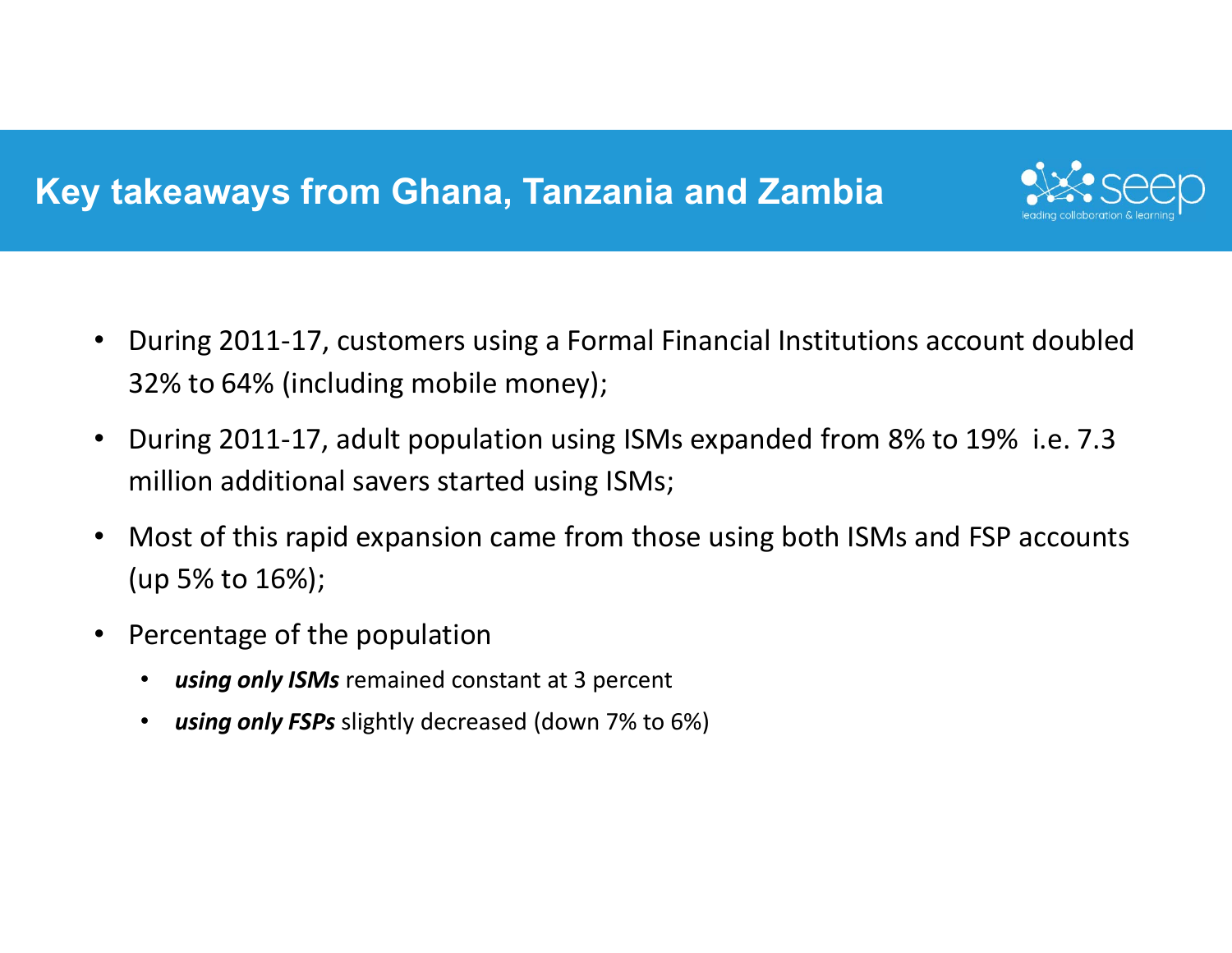# **What is happening in Kenya?**



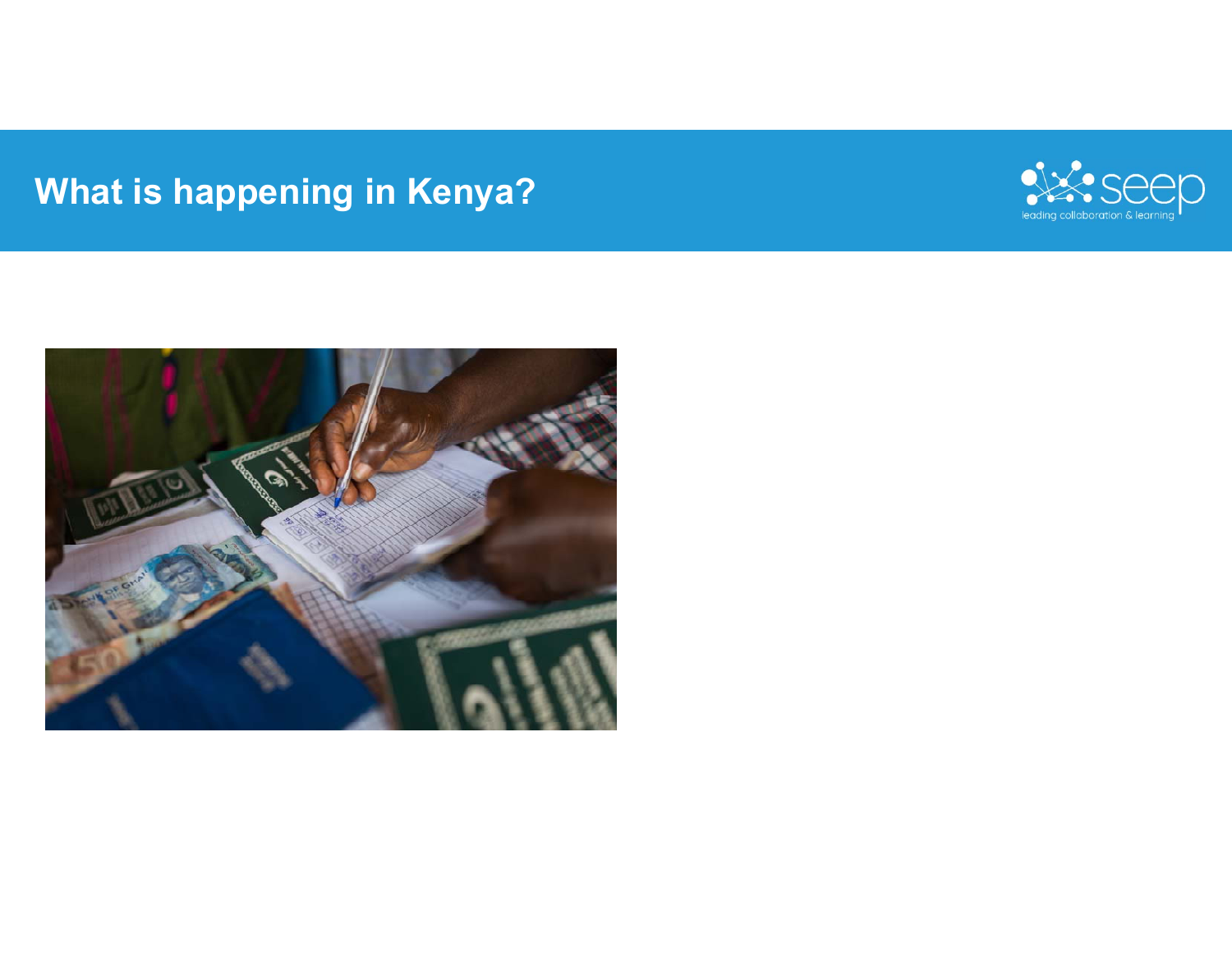# **G/T/Z comparison with Kenya (2011-17)**



| Category                                    | G/T/Z |      | <b>Common findings</b> | Kenya |      |
|---------------------------------------------|-------|------|------------------------|-------|------|
| Findex Microdata (Analysis by SatF<br>team) | 2011  | 2017 |                        | 2011  | 2017 |
| Overall reach of formal                     | 32%   | 64%  |                        | 72%   | 87%  |
| FSP account only                            | 7%    | 6%   | Small/Stagnant         | 2%    | 4%   |
| FSP a/c + Mobile<br>Money/Card              | 14%   | 23%  | <b>Rising steadily</b> | 40%   | 52%  |
| Digital but no FSP a/c                      | 11%   | 35%  | Matures at one third?  | 30%   | 31%  |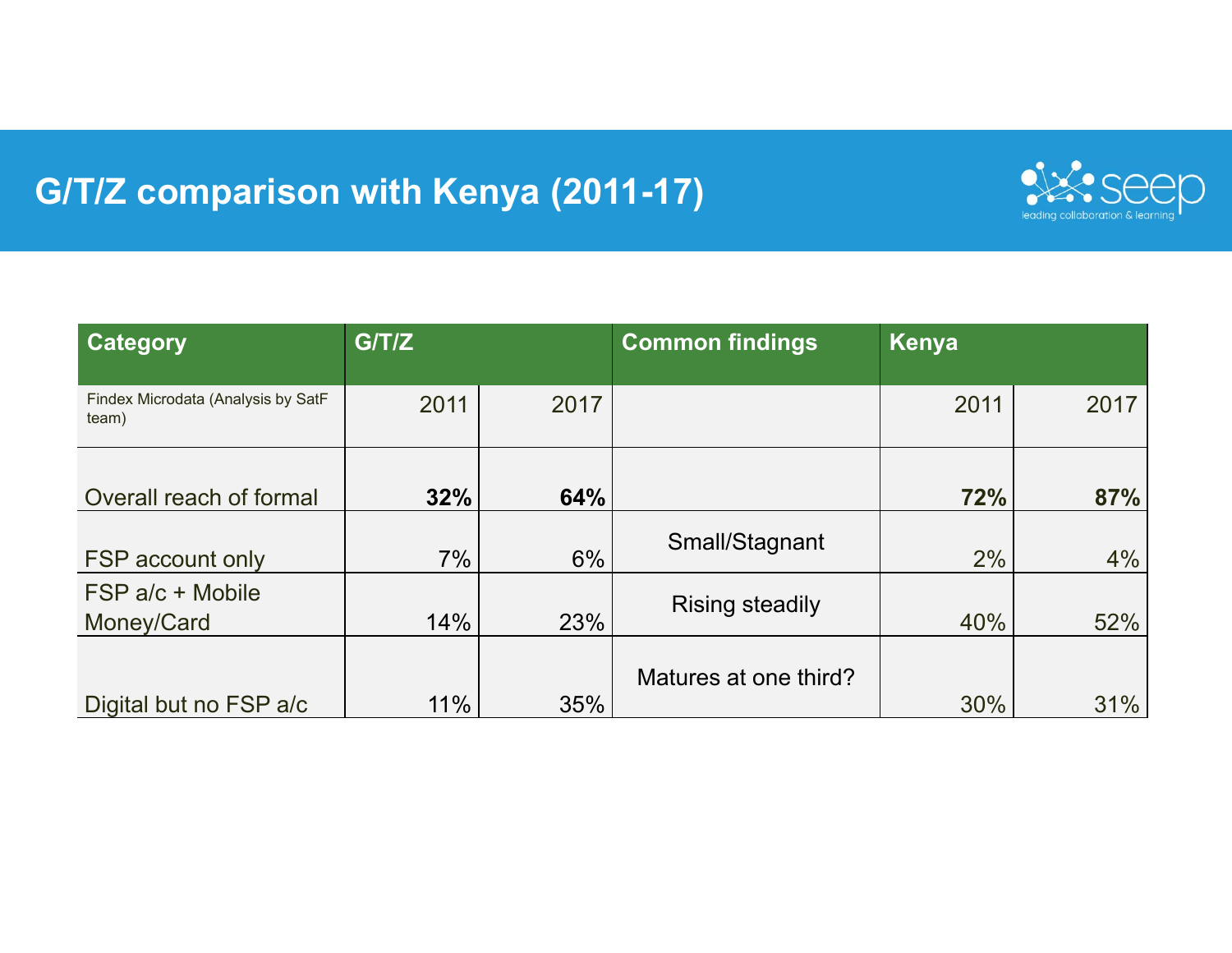# **G/T/Z comparison with Kenya (2011-17)**



| <b>Category</b>                             | G/T/Z |       | <b>Common findings</b> | Kenya |       |  |
|---------------------------------------------|-------|-------|------------------------|-------|-------|--|
| Findex Microdata (Analysis by SatF<br>team) | 2011  | 2017  |                        | 2011  | 2017  |  |
| Informal (with/without<br>active formal)    | 8%    | 19%   |                        | 19%   | 35%   |  |
| Overlap formal/ISM                          | 5%    | 16%   | Growing rapidly        | 18%   | 33%   |  |
| <b>ISM only</b>                             | 3%    | 3%    | Tiny/Stagnant          | $1\%$ | 2%    |  |
| Nothing active outside<br>cash/home         | 70%   | 39%   | Sharp decline          | 55%   | 18%   |  |
| Total adult population<br>$(15+)$ million   | 48.87 | 58.74 |                        | 24.22 | 29.59 |  |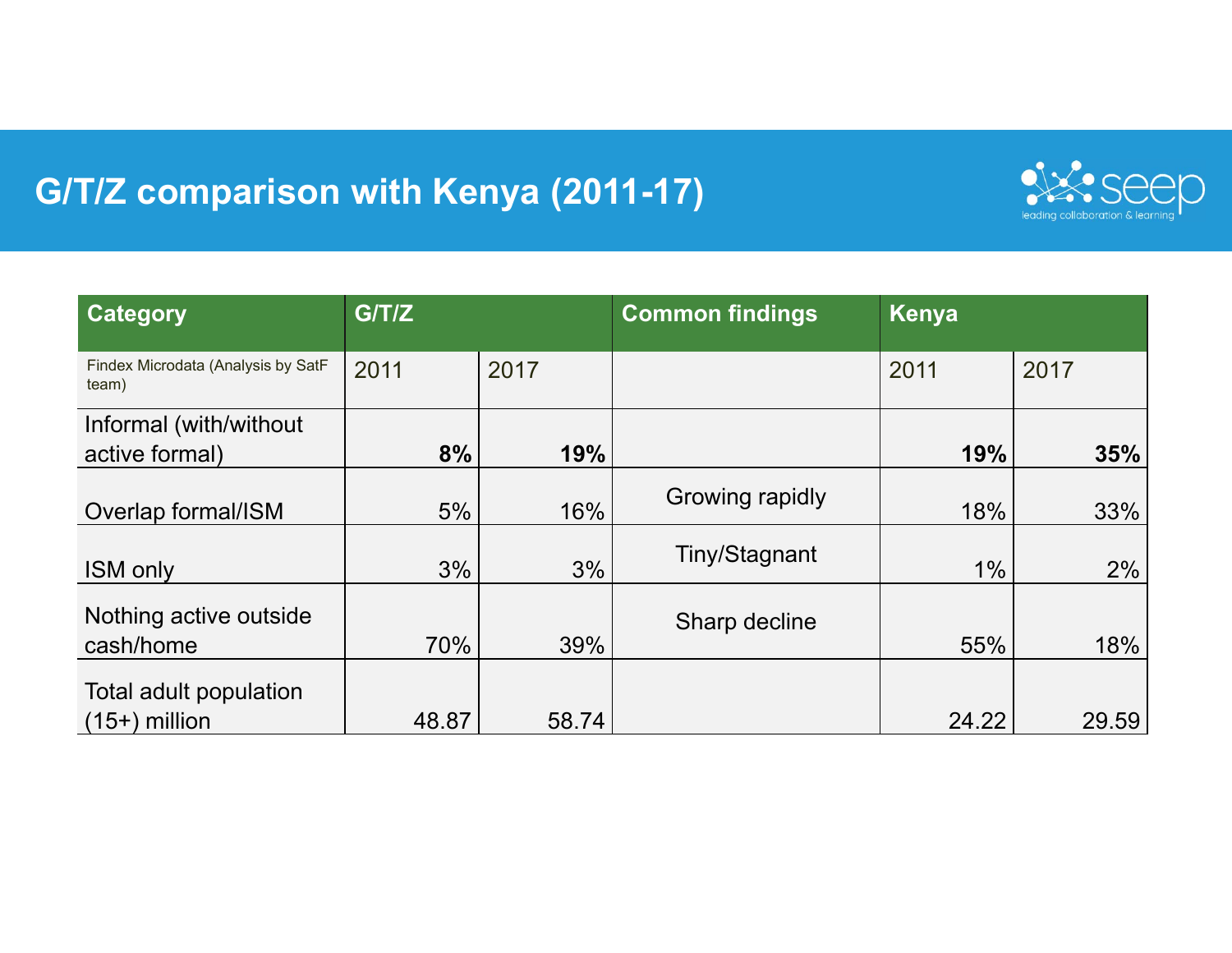#### **Kenya: a closer look**



#### • Access Strand Kenya



Source: FinAccess Household Survey Kenya 2019

• Kenya – Changing usage of financial services (not unique)

| <b>Type of Financial</b><br><b>Services</b> | 2006 | 2009 | 2013     | 2016 | 2019 |
|---------------------------------------------|------|------|----------|------|------|
| <b>Bank (Traditional and</b>                |      |      |          |      |      |
| mobile banking)                             | 14.0 | 20.5 | 29.2     | 34.4 | 40.8 |
|                                             |      |      |          |      |      |
| <b>Mobile Money</b>                         | 0    | 27.9 | 61.6     | 71.4 | 79.4 |
|                                             |      |      |          |      |      |
| <b>Informal Groups</b>                      | 32.4 | 36.0 | 27.7     | 41.1 | 30.1 |
|                                             |      |      |          |      |      |
| <b>Digital Loans App</b>                    | 0    | 0    | $\Omega$ | 0.6  | 8.3  |

Source: FinAccess Household Survey Kenya 2019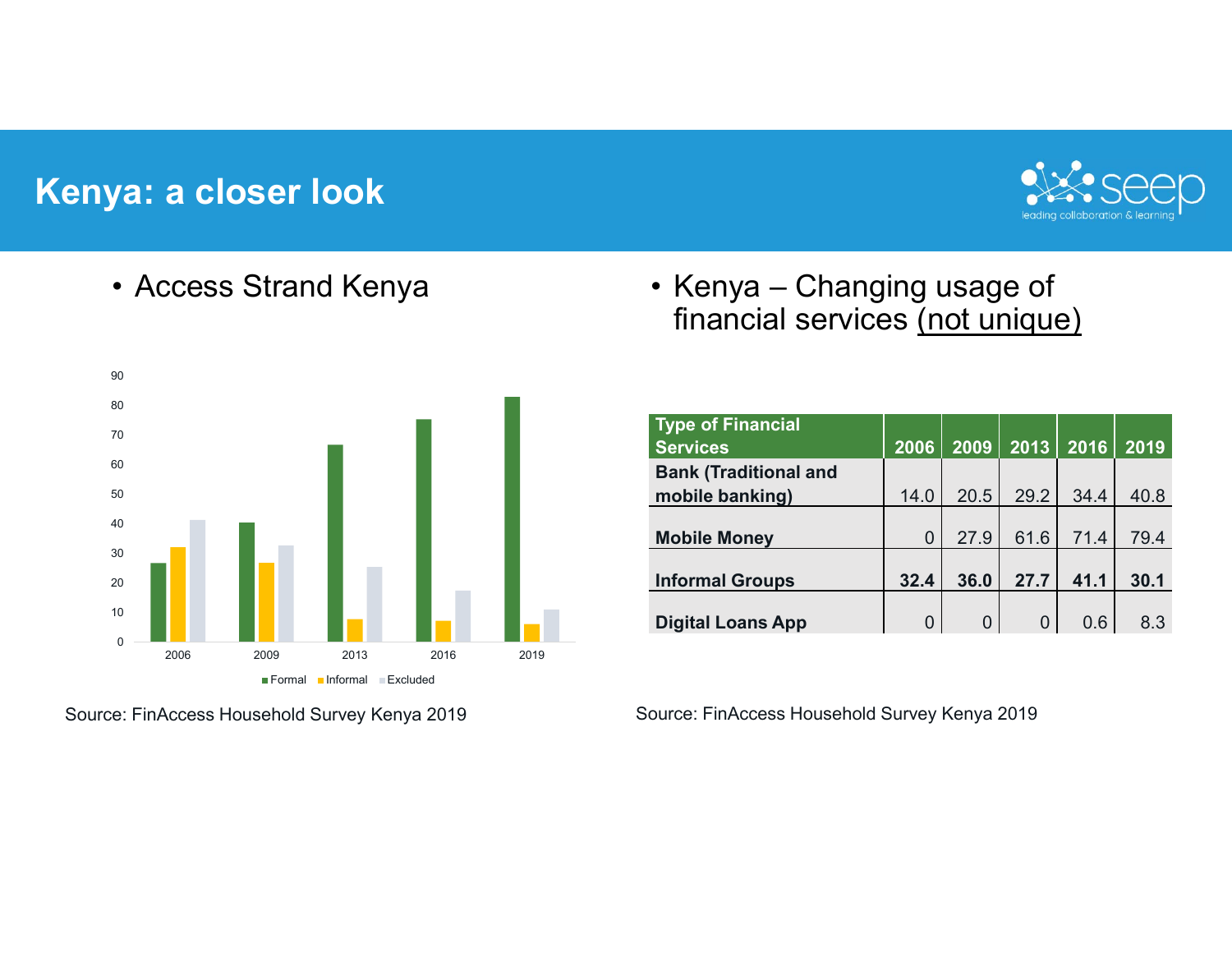## **Multiple use of financial services – Kenya (2006-19)**



| Use of financial services               | 2006 | 2009  | 2013  | 2016  | 2019  |
|-----------------------------------------|------|-------|-------|-------|-------|
| One type of financial service           | 39.8 | 36.1  | 26.9  | 22.6  | 15.3  |
| Two or more types of financial services | 18.8 | 31.2  | 47.8  | 60.0  | 73.7  |
| None (Excluded)                         | 41.3 | 32.7  | 25.4  | 17.4  | 11.0  |
| <b>Total</b>                            | 99.9 | 100.0 | 100.1 | 100.0 | 100.0 |
| One type of financial service           | 39.8 | 36.1  | 26.9  | 22.6  | 15.3  |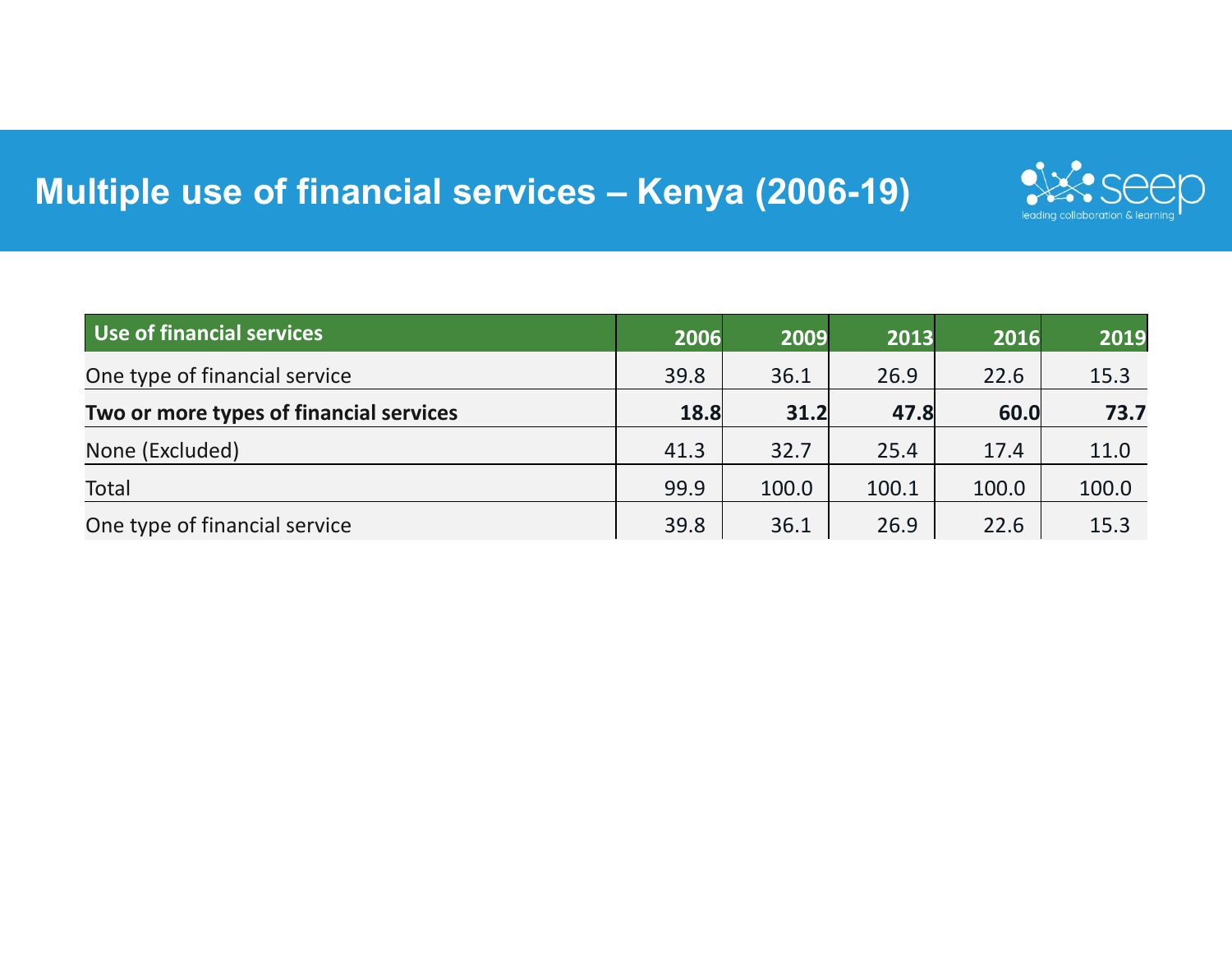#### **Key takeaways**



- **Ghana, Tanzania and Zambia offer quite different contexts but offer similar trends in terms of‐**
	- **Take up of formal,**
	- **Reducing informal on its own**
	- **Growing overlaps between formal and informal**
	- **Almost halving of financial exclusion in 6 years**
- • Kenya, is at the forefront of financial innovation and digitization but offers similar pattern despite being far ahead
- • For Kenya, the Findex data trends also validated by FinAccess Kenya data (available for much longer period)
- $\bullet$  **Formal financial sector is**
	- •**Often complementary to informal**
	- •**Not yet able to match the value to customers offered by the informal sector**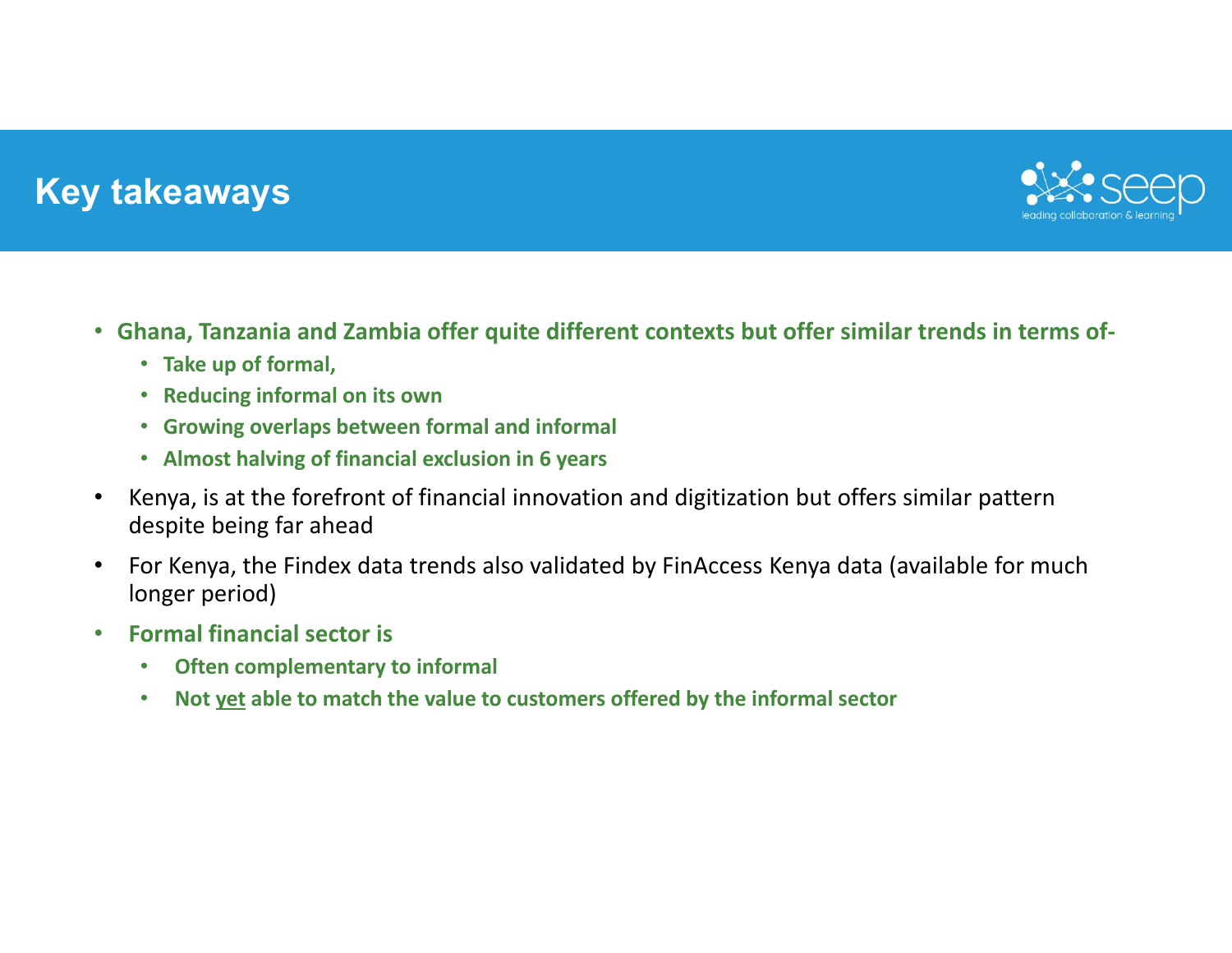# **Evidence and Insights**



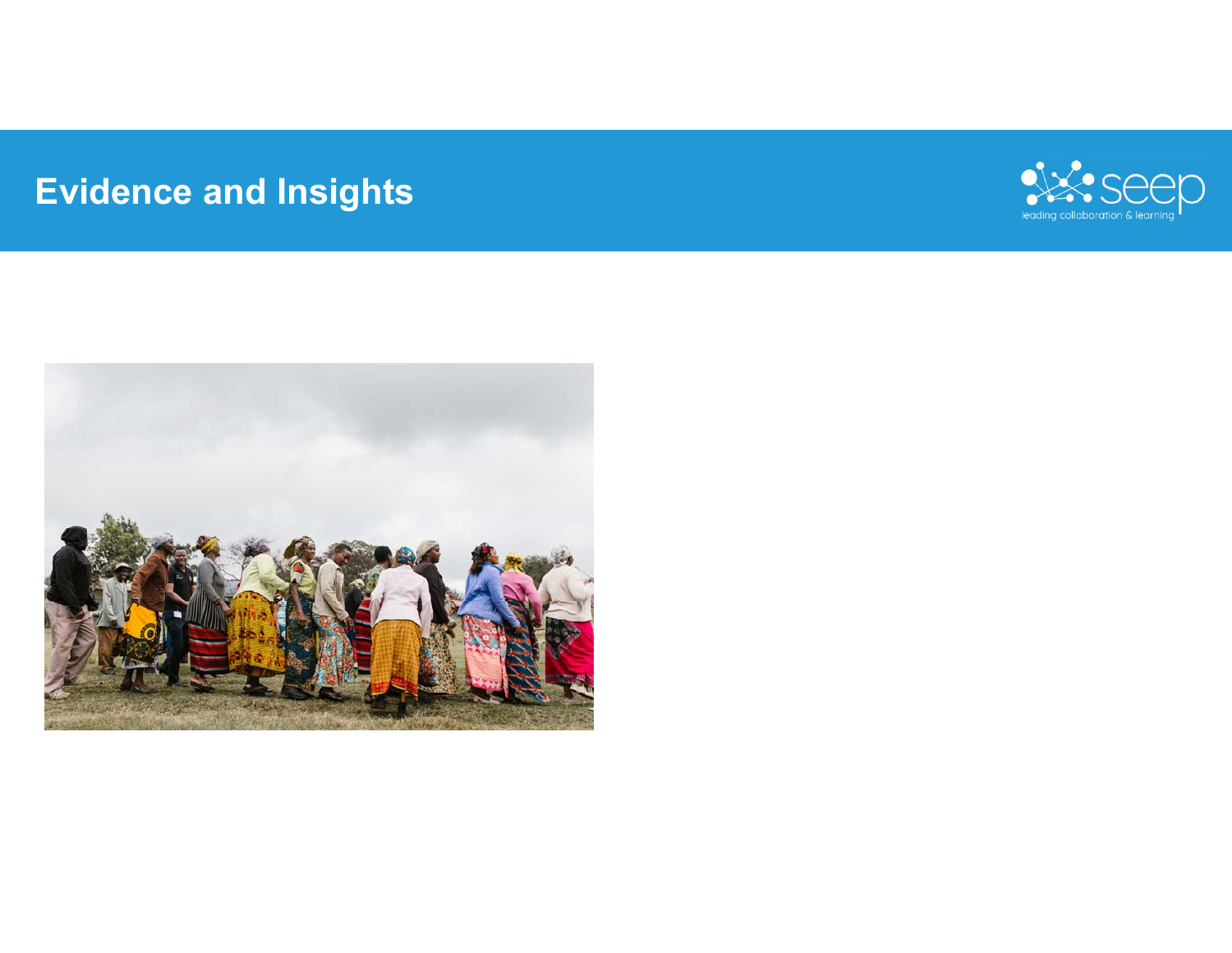

- •**Local** and **personable** financial services
- $\bullet$  Offer includes **support**: social protection, decision support, planning behaviour and salient aspirations, concrete steps and action plans through examples, social norms, realistic and productive goal setting, identity and self‐affirmation
- $\bullet$ Tools of soft‐commitment
- •Tools for **cash‐flow management** and accumulation
- •All **amounts are accepted**
- $\bullet$  **Digitisation does not (yet) provide significant changes to customer convenience/ hypothetical value**

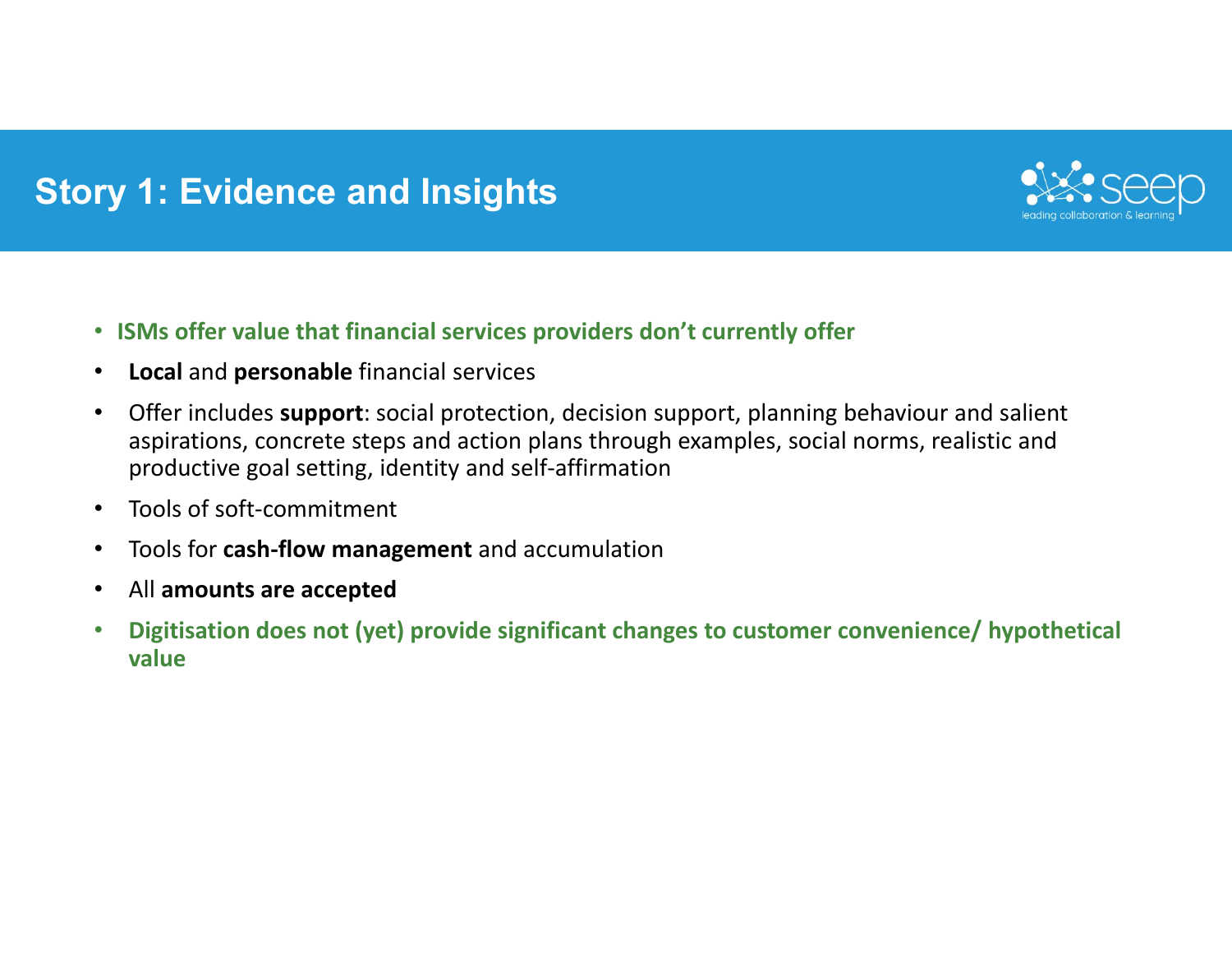

- **ISMs still offer services in rural areas that are not yet served by FSPs and peri‐urban areas that remain under‐served**
- • **Data gap** Only decentralised data exists on the location of facilitated ISMs, hardly any data exists on non‐facilitated/self‐organised ISMs and access points of financial services and mobile money providers
- •**Rural outreach** remains limited even with mobile money
- •**Urban and peri‐urban challenge**
- • **Perceptions of proximity** shaped by
	- $\bullet$ Type of financial services accessed
	- $\bullet$ Social and cultural distance
	- •Main public transport routes and customer movement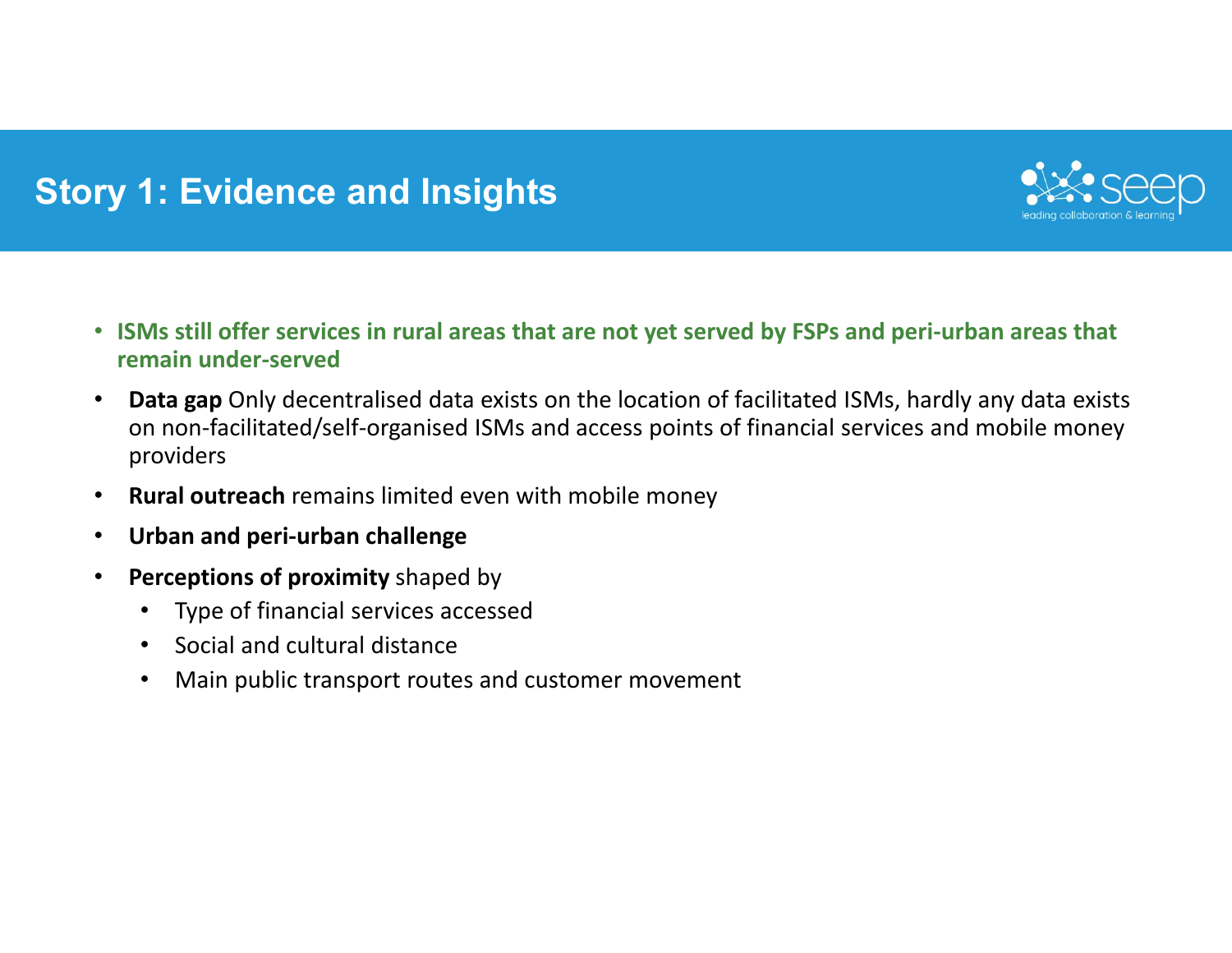

- **Customers do not "graduate" from informal financial service to formal financial products and use a variety of financial products**
- • Informal savers use a **variety of formal and informal financial services** (not all financial eggs in one basket)
- •In Ghana and Zambia, informal savers use digital finance in a **complementary manner**
- •Urban/peri‐urban customers deposit money with **more than one FSP**
- • **Tanzania** ISM users already have individual accounts before collective decisions to "link" are considered by ISM
- $\bullet$  **Zambia** Examples of nurses, doctors and teachers save in non‐facilitated ISMs, contributions are made in cash (i.e. informal also used by non‐poor)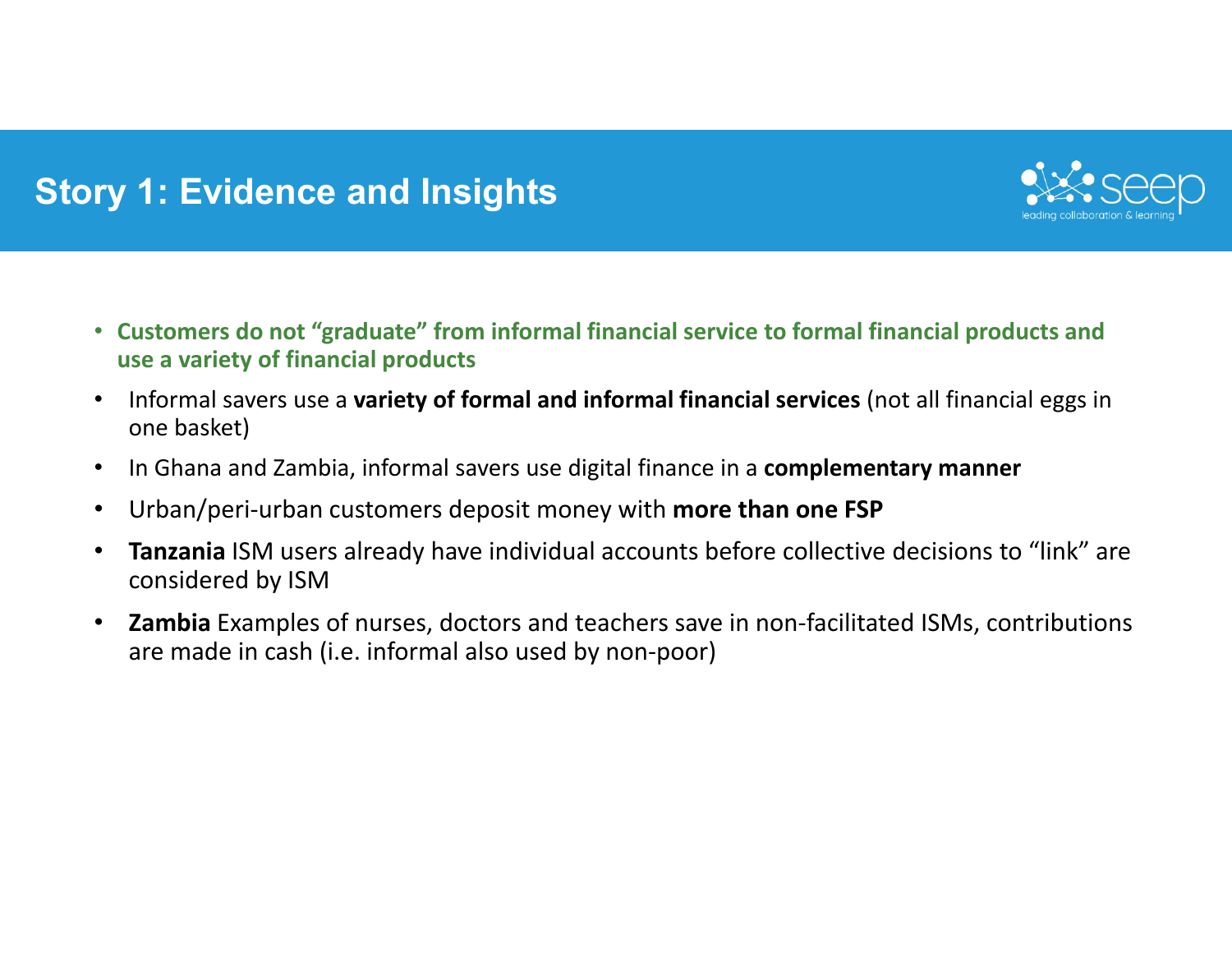

#### **Four formal and informal customer journeys**

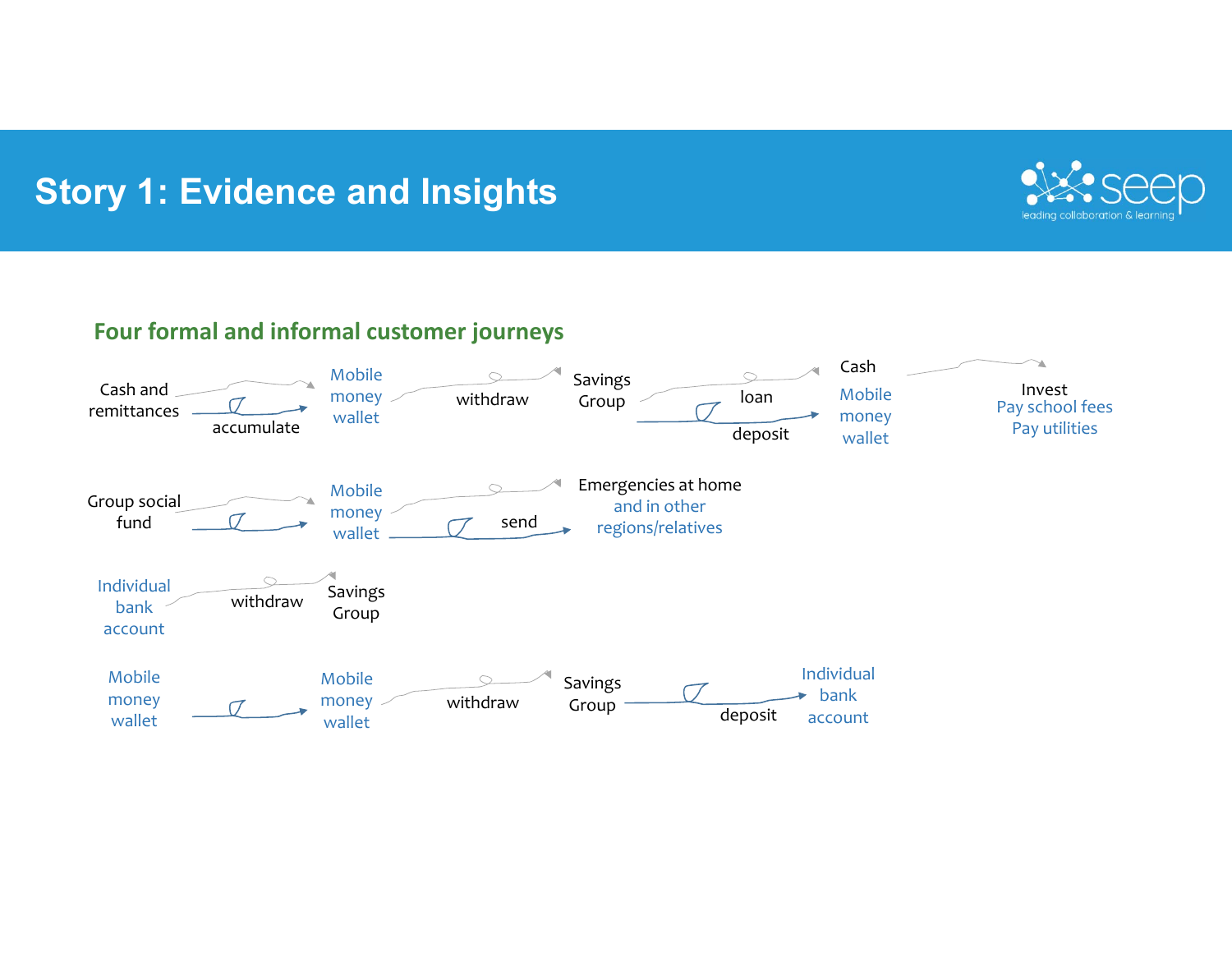

- **Customers opt out of the formal financial sector if the value offered is not convincing or they have a negative experience**
- • **Safety and trust "**Now I don't save for more than a month with any susu company. At the end of every month I take my savings from them. People have run away with my money before." (Ghana)
- •**Negative experiences** direct or indirect
- • **Maintenance and withdrawal fees** "I used to save with [commercial bank]. They are reliable. But they were deducting money from my account for different reasons like bank maintenance." (Ghana)
- • Fees and charges are not communicated well and not transparent, not proportionate, reoccurring and do not benefit the ISM (Zambia)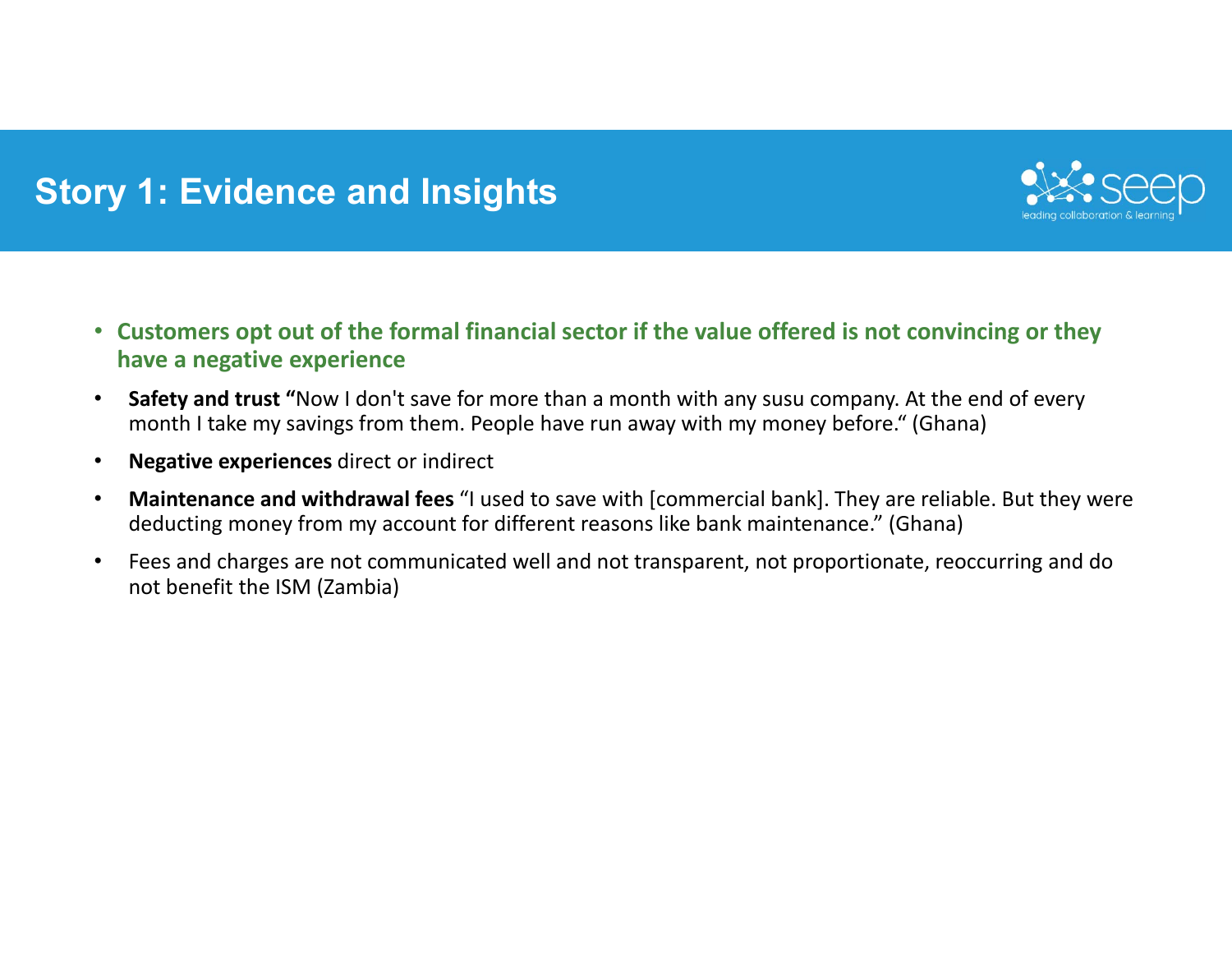#### **Opting out**



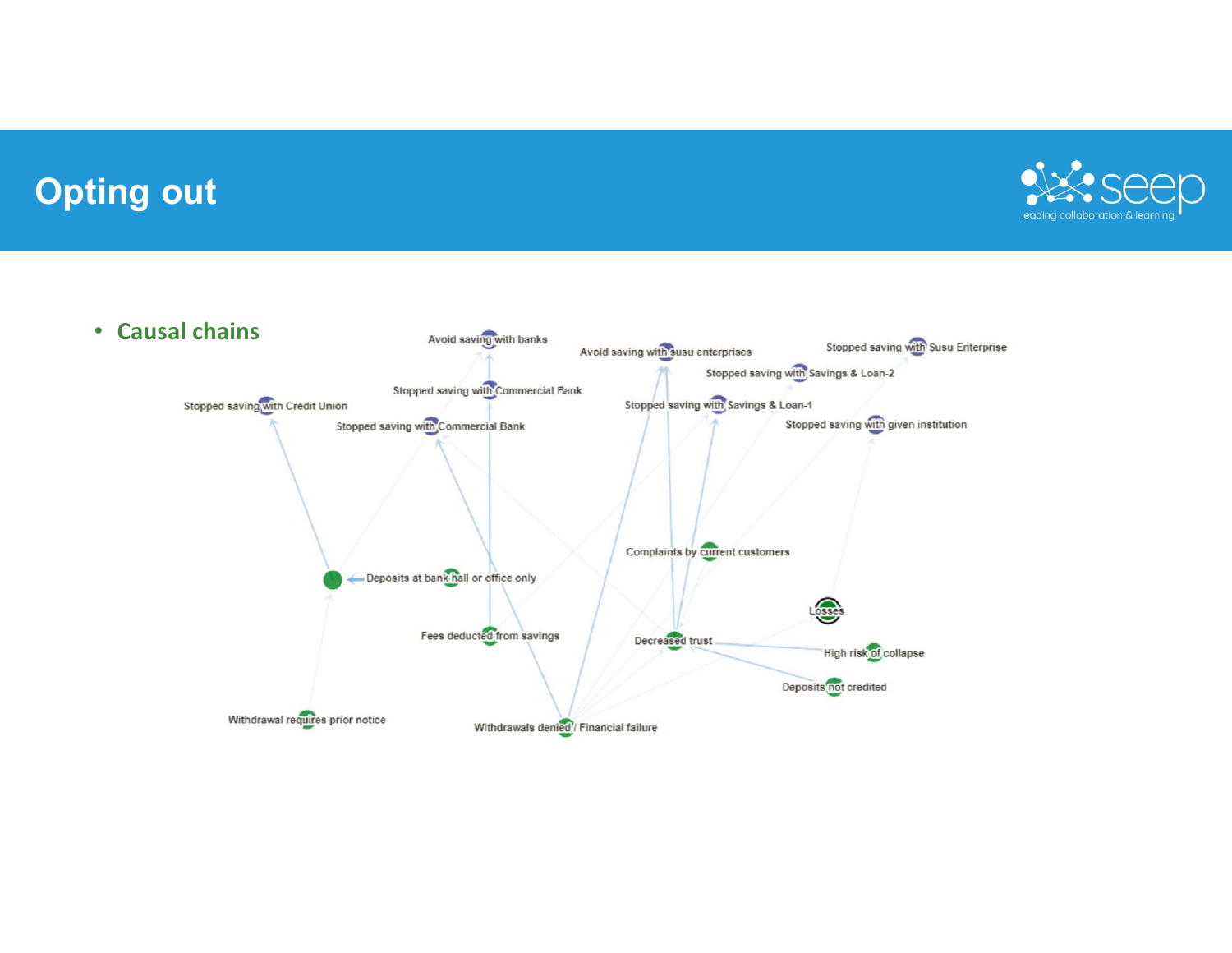## **Story 2: Growth of digital nomads**



| Category                                   | <b>Ghana</b> |      | <b>Tanzania</b> |      | <b>Zambia</b> |      | <b>Total</b> |      |
|--------------------------------------------|--------------|------|-----------------|------|---------------|------|--------------|------|
| <b>Findex Analysis</b><br><b>Microdata</b> | 2011         | 2017 | 2011            | 2017 | 2011          | 2017 | 2011         | 2017 |
| Overall reach of<br>formal                 | 34%          | 72%  | 34%             | 61%  | 23%           | 61%  | 32%          | 64%  |
| FFI account only                           |              |      |                 |      |               |      |              |      |
|                                            | 18%          | 11%  | 2%              | 3%   | 5%            | 8%   | 7%           | 6%   |
| FFI account +<br>mobile/card               | 12%          | 31%  | 15%             | 18%  | 16%           | 28%  | 14%          | 23%  |
| Digital but no FFI<br>account              | 4%           | 30%  | 17%             | 40%  | 2%            | 25%  | 11%          | 35%  |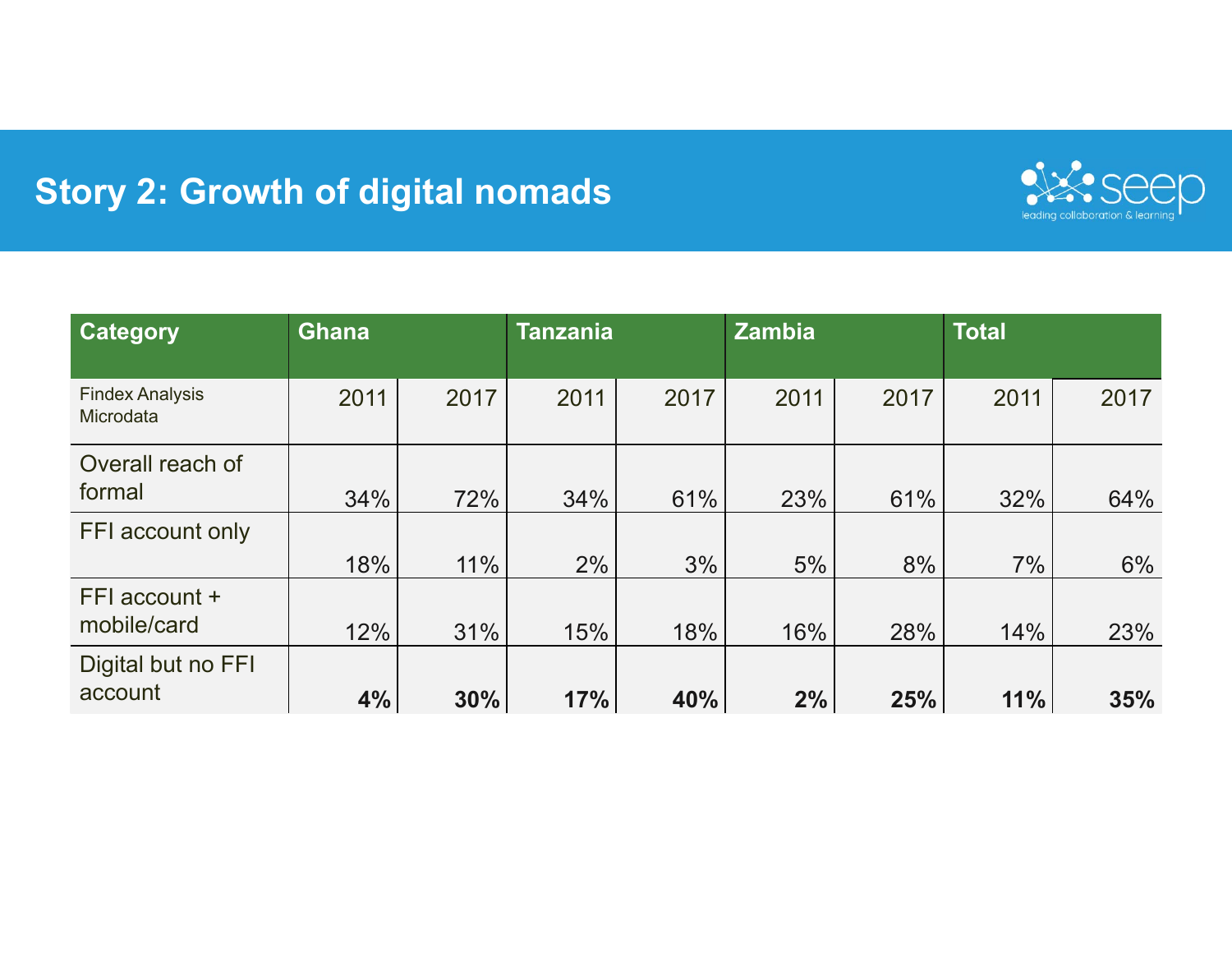## **Discussions with FSP partners and sector stakeholders**



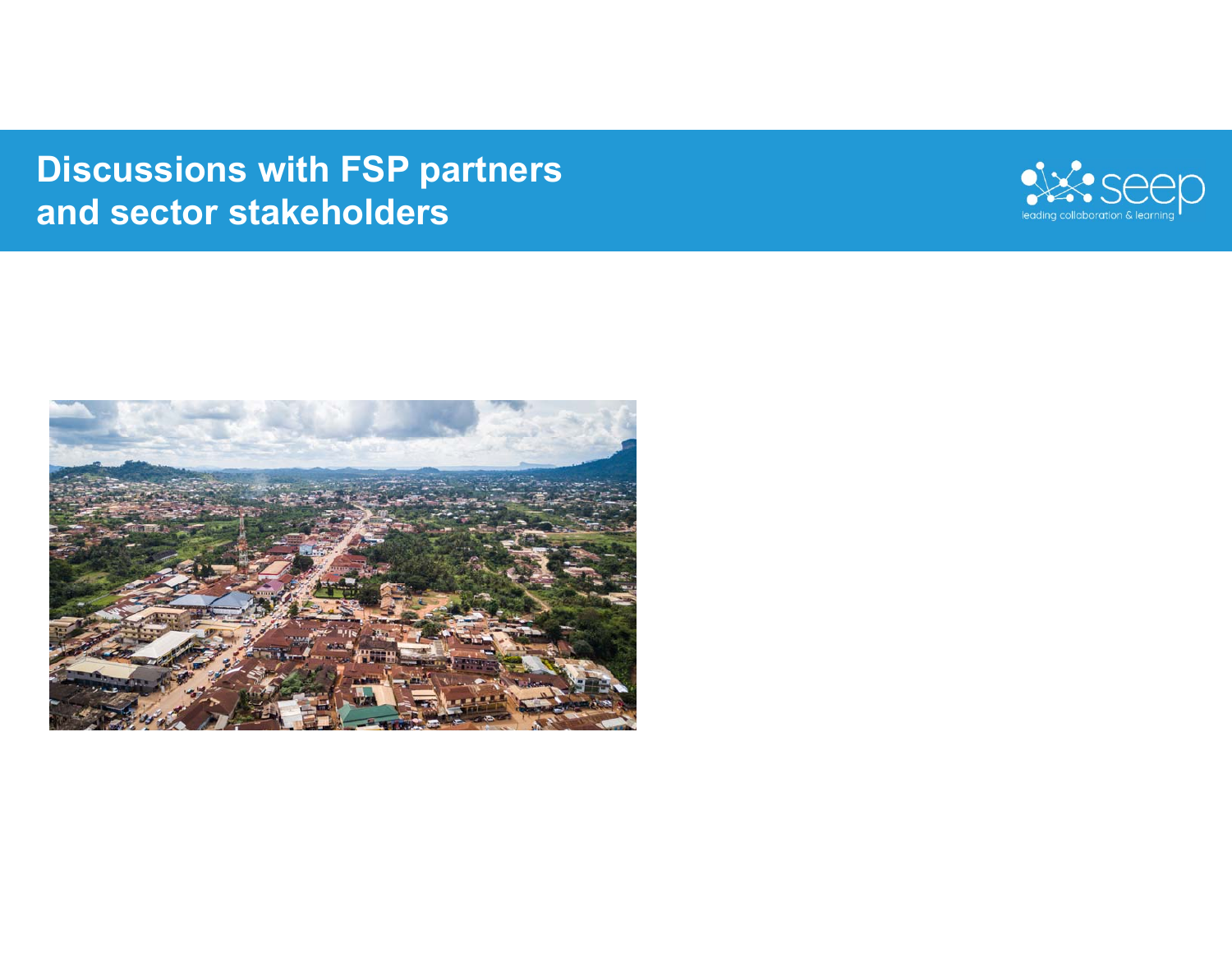#### **Discussions with our partner FSPs**



- $\bullet$  Beware of binary categories. Develop a more granular understanding of perceptions, preferences, decision making, biases and behaviour of different segments and customer personas
- • Understand barriers and value drivers (anonymity, security, proximity, affordability, range of financial services, etc.) for different personas
- •Identify and understand existing touch‐points
- •Identify and understand pain points
- • It is important to hear what customers say – even more important to observe what they do (with their time and money to meet their financial needs)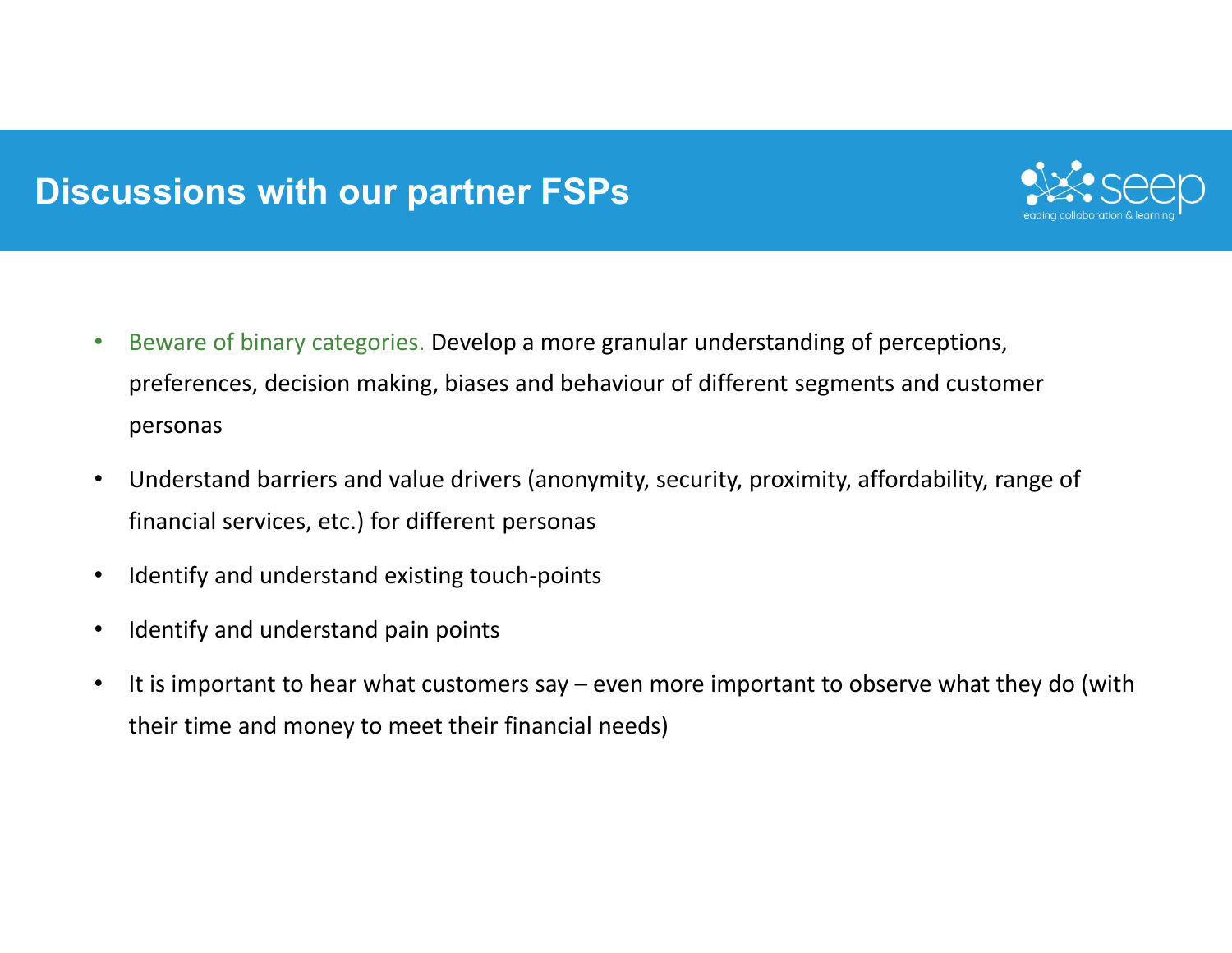#### **Discussions with our partner FSPs**



- • ISMs are not competition. They are engagement and learning opportunities to offer value added, complementary financial products
- •Learn from mobile money service providers and informal arrangements
- • Develop products and services that interact with ISMs and ISM users, they have to enable as fee free transactions between users and ISMs (as possible)
- •Users will react to what is offered – continued need for action research
- • The offer to move money over geography/ across people is getting attractive; much more is needed to move money over time e.g. convert small savings into lumpsums or vice versa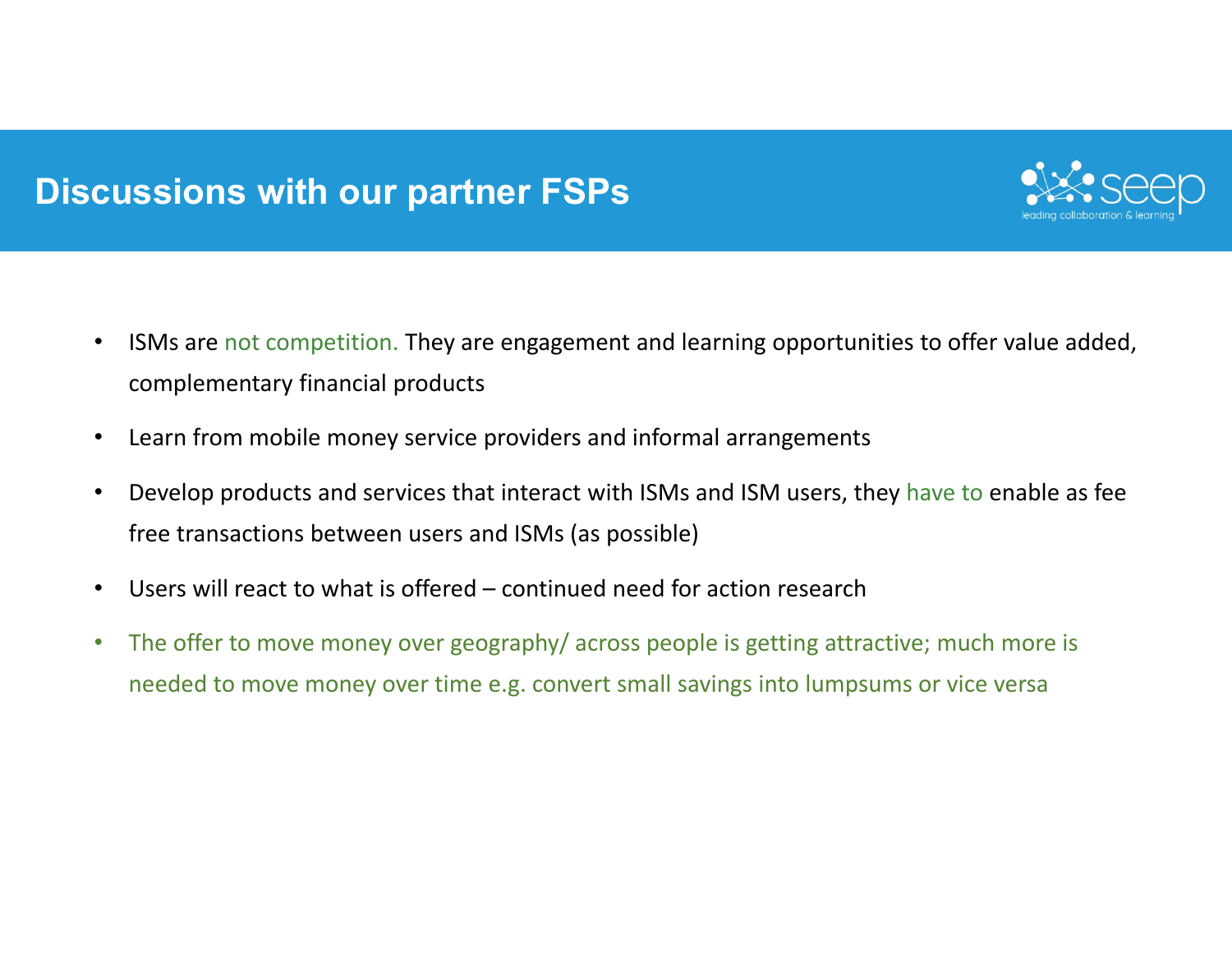### **Considerations for policy makers and sector stakeholders**



- $\bullet$  What lessons can we draw from the continued use of informal financial services? Are they offering value that currently is not being offered by FSPs?
- • What lessons can we draw from those joining the formal sector and becoming inactive or remaining largely dependent on informal financial services?
- • Instead of aiming to transfer informal savers into formal financial systems, can informal financial services be formalised and regulated?
- • Is it realistic to formalise/ regulate informal financial services ‐ what are the risks and costs for the users, financial services providers and regulators? Will this make ISMs less attractive for the users?
- •Can self-organised ISMs (especially non-facilitated) be strengthened and improved – by whom?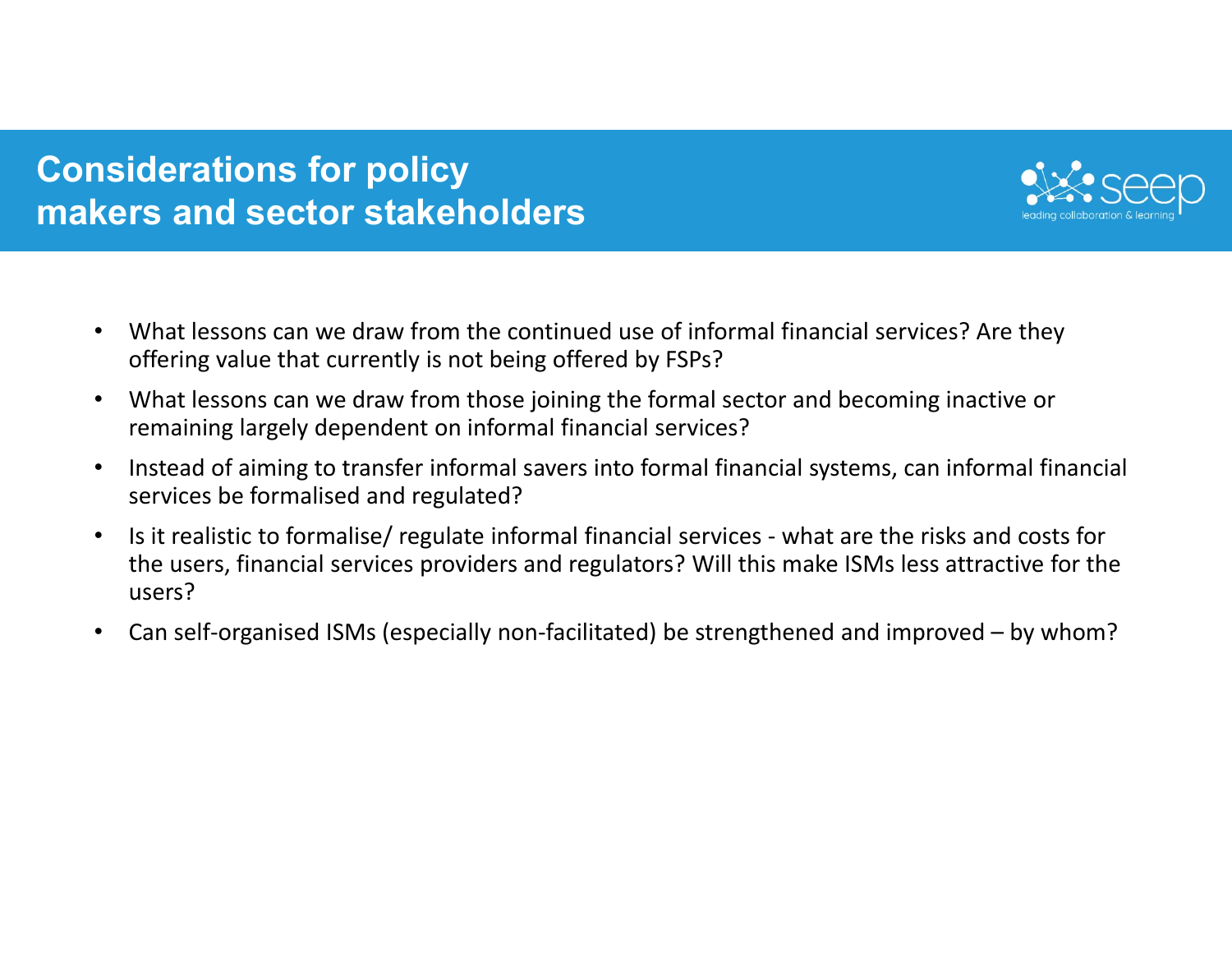#### **Savings at the Frontier Programme**



- • Savings at the Frontier is a provider‐led programme funded by Mastercard Foundation, aiming to find commercially viable and sustainable models to offer affordable and adequate financial products to informal savings mechanisms and their users
- •Triple win, provider‐led and adaptively managed
- • Opportunities to **continue the discussion**:
	- •Banking on the Last Mile conference in Kampala, Uganda in 1‐3 October
	- •At the launch of our savings group research study in Lusaka, Zambia in late October
	- •At the SG2020 conference in Durban, South Africa in 10‐12 March, 2020
	- •On twitter @savingsfrontier
	- • Or send us an email: MREL Manager: hanna.laufer@opml.co.uk, Team Lead: sukhwinder@arora‐ associates.com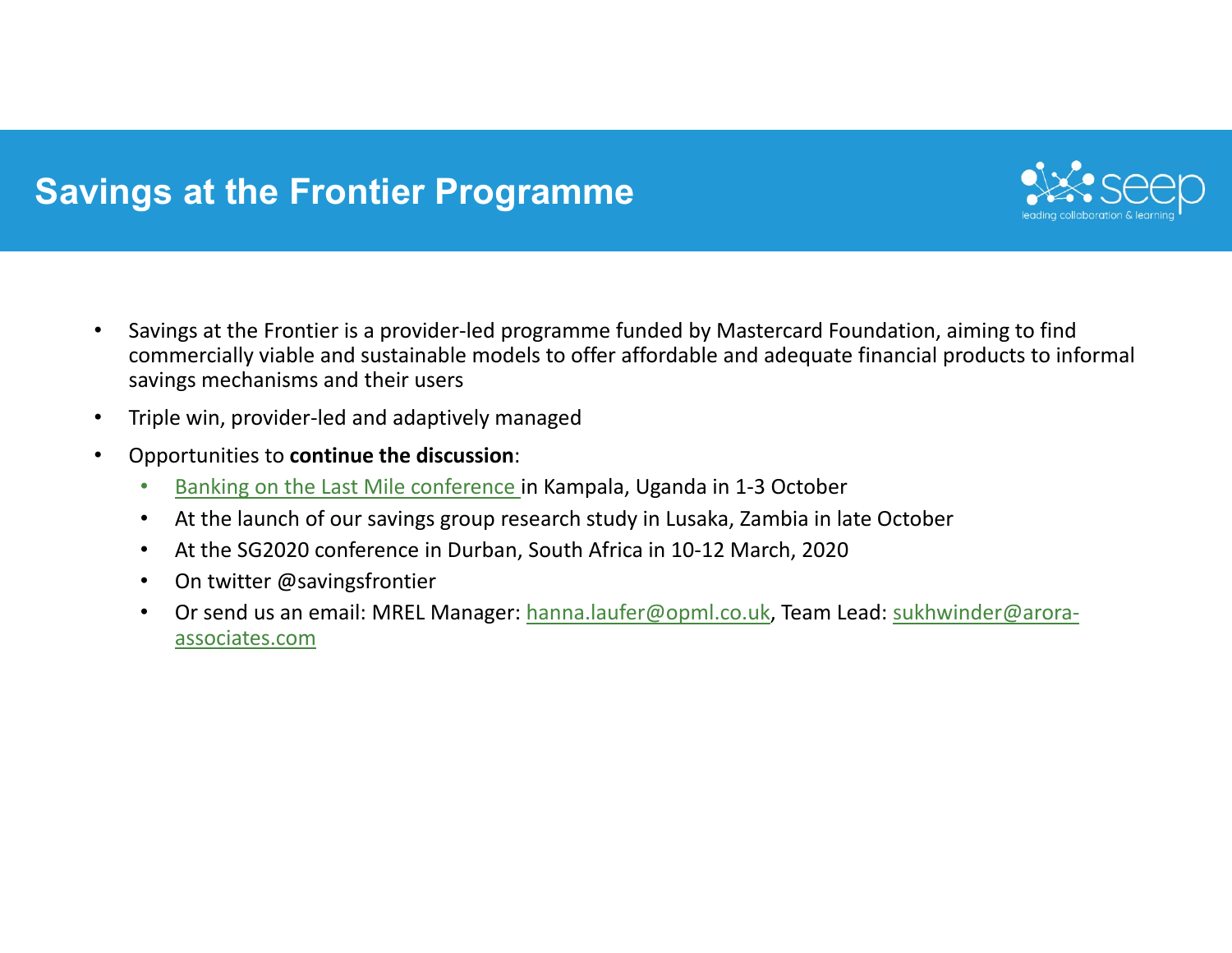#### **References and further material**



- • Demirgüç‐Kunt, Asli, Leora Klapper, Dorothe Singer, Saniya Ansar, and Jake Hess. 2018. The Global Findex Database 2017: Measuring Financial Inclusion and the Fintech Revolution; The World Bank
- FinAccess Household Survey Kenya 2019
- •Bath Social Development Research, QuiP methodology, SatF team analysis
- • Sukhwinder Arora and Ian Robinson (2019) "Savings Groups and Consumer Protection: Government Regulation, Rules and Guidelines, The SEEP Network see https://seepnetwork.org/Resource‐Post/Savings‐Groups‐and‐Consumer‐Protection‐Government‐Regulation‐Rules‐and‐ Guidelines
- • Does Informal Finance Still Matter? Evidence from Kenya, Ghana, Tanzania and Zambia https://www.findevgateway.org/blog/2019/sep/does‐informal‐finance‐still‐matter
- •Other Savings at the Frontier research studies, and blogs: http://www.opml.co.uk/projects/savings-frontier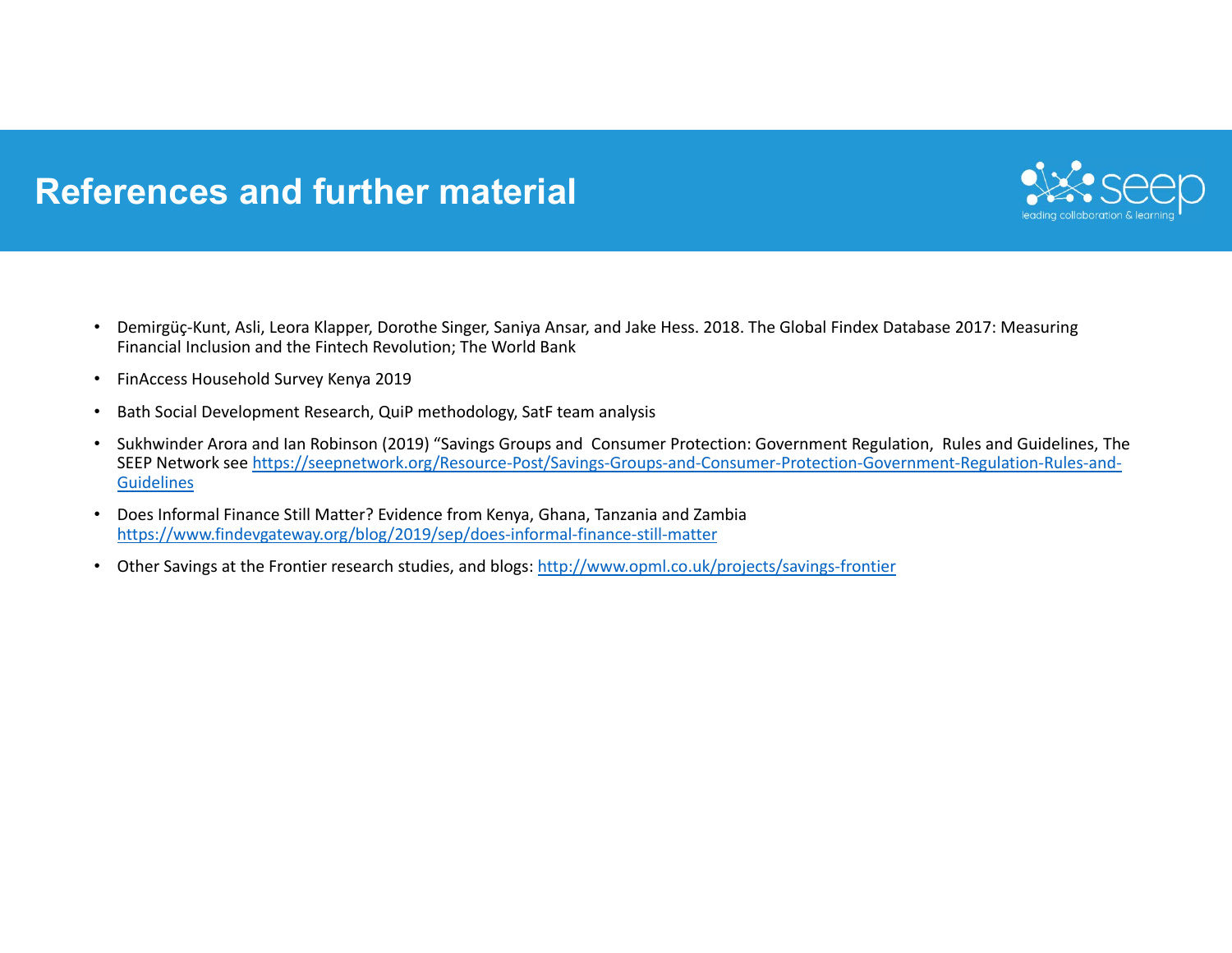

# **Q & A**



**Diana Dezso**Itad



**Sukhwinder Arora** Savings at the Frontier/ OPM Associate



**Hanna Laufer**  Savings at the Frontier/ OPM

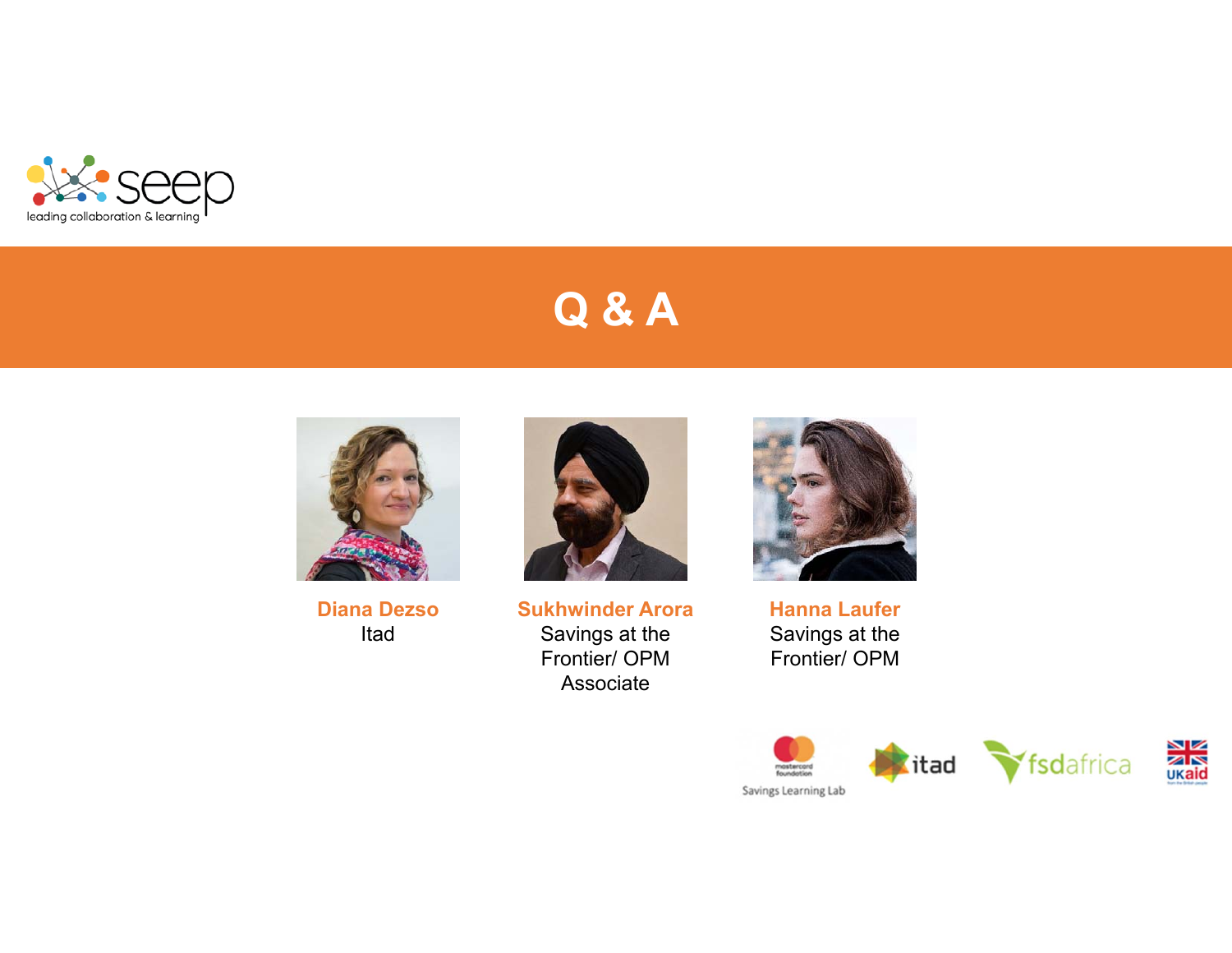#### **Thank you! Thank You!**



**Diana Dezso**Itad*diana.i.dezso@gmail.com*



**Sukhwinder Arora** Savings at the **Frontier** *sukhwinder@arora -associates.com*



**Hanna Laufer** Savings at the Frontier/ OPM*hanna.laufer@opml.co.uk*

For more information about SEEP's Savings-Led Working Group, contact Eloisa Devietti: **devietti@seepnetwork.org www.seepnetwork.org**